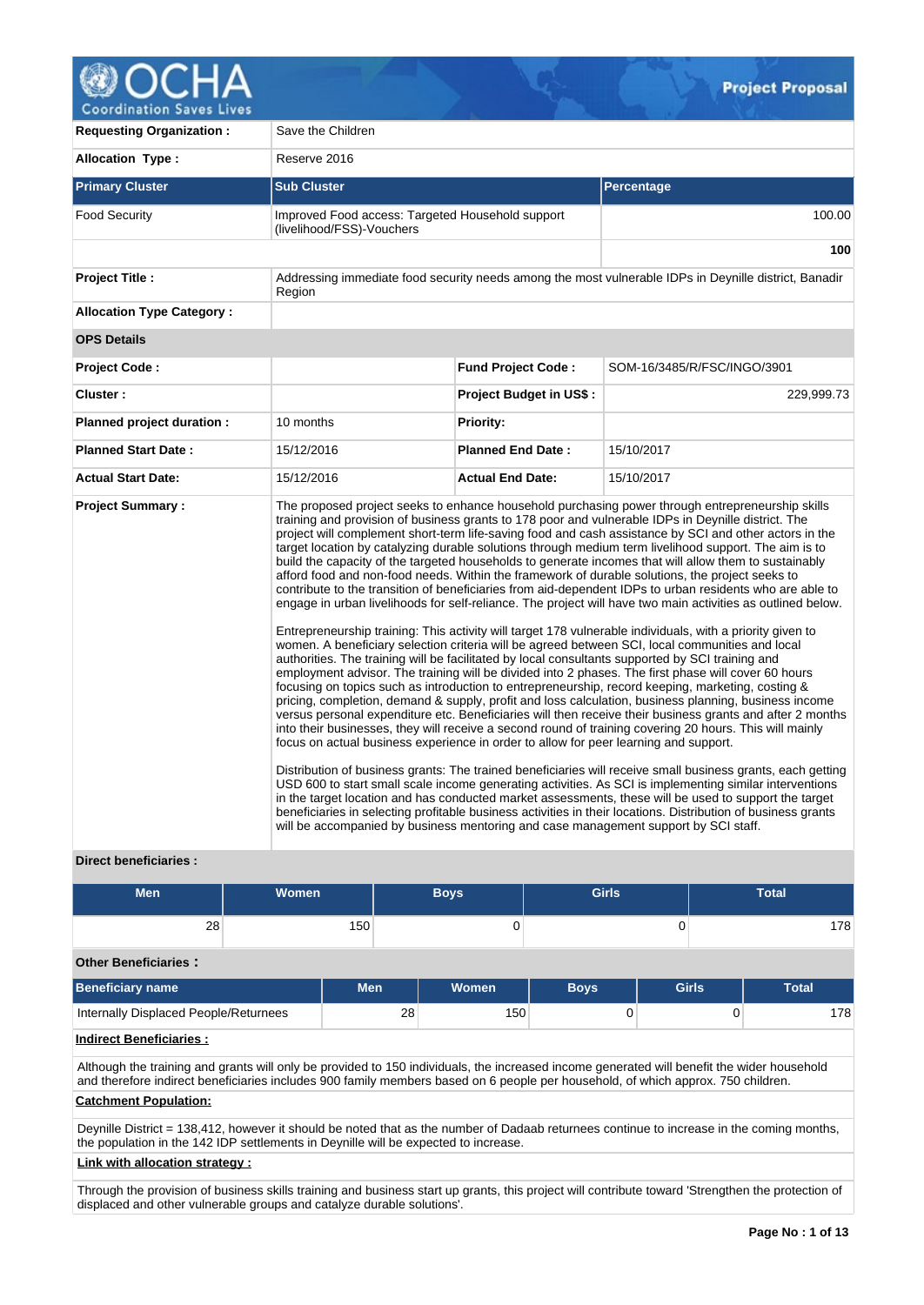### **Sub-Grants to Implementing Partners :**

| <b>Partner Name</b>                                   |                                | <b>Partner Type</b>              |  | <b>Budget in US\$</b>       |  |  |  |  |  |  |  |
|-------------------------------------------------------|--------------------------------|----------------------------------|--|-----------------------------|--|--|--|--|--|--|--|
|                                                       |                                |                                  |  |                             |  |  |  |  |  |  |  |
| Other funding secured for the same project (to date): |                                |                                  |  |                             |  |  |  |  |  |  |  |
|                                                       | <b>Other Funding Source</b>    |                                  |  | <b>Other Funding Amount</b> |  |  |  |  |  |  |  |
|                                                       |                                |                                  |  |                             |  |  |  |  |  |  |  |
| Organization focal point:                             |                                |                                  |  |                             |  |  |  |  |  |  |  |
| <b>Name</b>                                           | Title                          | Email                            |  | Phone                       |  |  |  |  |  |  |  |
| Laura Jepson                                          | Head of Program<br>Development | Laura.Jepson@savethechildren.org |  | +254 (0)732 888852          |  |  |  |  |  |  |  |
| Steve Mutiso                                          | <b>Head of Child Poverty</b>   | steve.mutiso@savethechildren.org |  | +254737889123               |  |  |  |  |  |  |  |
| <b>BACKGROUND</b>                                     |                                |                                  |  |                             |  |  |  |  |  |  |  |

## **1. Humanitarian context analysis**

Somalia has an estimated 1.1 million Internally Displaced Persons (IDPs) with nearly 36% (or approximately 399,292) of these living in Mogadishu (UNHCR Global Trends 2015). Further, Deynille district has become the main destination for new IDPs and returnees in Mogadishu as well as those facing secondary displacement in Mogadishu. As a result, Deynille host the highest number of IDPs in Banadir region with an estimated 138,412 IDPs as reported in a recent (April) multi-agency IDP profiling exercise. The humanitarian crisis in Deynille is sustained by new arrivals putting pressure on limited services such as food/nutrition, water, sanitation, health and education. In 2015 alone, deynille received 120,000 new IDPs. As the number of Dadaab returnees continue to increase in the coming months, the 142 IDP settlements in Deynille will be expected to receive more IDPs.

According to the 2016 post Gu assessment report, 1,096,000 and 43,000 people in Somalia are in crisis and emergency situations respectively through December 2016. Further, an estimated 58% of the population under IPC 3&4 are in 13 main IDP settlements across Somalia with a high concentration in Deynille district as reported above. The humanitarian situation in Deynille is compounded by a number of factors, which include persistent conflict in neighbouring regions particularly Lower Shabelle region leading to new displacement into Deynille, high levels of secondary displacement in Mogadishu with IDPs being eveicted from private and government land, highly limited government capacity to deliver basic social services, poor livelihood opportunities, and low agricultural productivity in neigbouring regions thus limiting access to food and constraining economic activities. Recent Save the Children (SC) assessment has shown majority of evictees from Hodan District are relocating to Deynille.

In the post famine period, the humanitarian response in Mogadishu has largely focused on meeting immediate food needs of crisis and emergency affected populations. However, past and current shocks among IDPs had led to an emergence of a worse humanitarian situation characterised by protracted IDP crisis. It is now 5 years since the bulk of the 2011 IDPs arrived in Mogadishu making the displacement a protracted IDP crisis. An appropriate response to this crisis would thus require short, medium and longer term support with the aim of meeting immediate needs, catalysing durable solutions and ultimately building resilience of IDPs through reintegration into urban livelihoods or areas of return. Studies by different agencies on the return intentions among the IDPs shows more than half of the IDPs are not planning to return to their areas of origin in the near future. Even with a significant number of IDPs expressing the intention to return, the reality in the last 4 years or so has been to the contrary. Mogadishu has not experienced significant reduction in IDP population but what has happened is IDPs moving from one location to another due to evictions and also new arrivals as a result of military intervention in the Shabelle regions and returnees from other countries. The protracted nature of the IDP crisis in Mogadishu demands for medium to long terms measures to facilitate reintegration into the urban community given the low levels of return.

#### **2. Needs assessment**

Although the current humanitarian situation demands prioritization of life-saving food security interventions, the protracted nature of the Internally Displaced Persons (IDPs) crisis does require a proper balance between life-saving responses and support to transition from reliance on aid support to self reliance through urban livelihood opportunities. There is a significant number of agencies delivering life-saving food interventions but high level of unmet needs in relation to transitional aid. Transitional aid should thus focus on graduating IDPs from their current IDP status to normal urban residents pursuing urban livelihoods. This will thus catalyze durable solutions in the medium term. Poor IDPs in the target location heavily rely on humanitarian support for household provisioning. In the absence of humanitarian support, their main source of food is market purchases yet their incomes are very low and household asset base extremely low. Interventions seeking to catalyze durable solutions around household food provisioning should thus target building household economic opportunities to grow their incomes and assets. These responses will enable affected populations to meet food and non-food needs in a more sustainable manner.

The IDPs in Deynille have few assets, low income opportunities and largely rely on markets for household food provisioning. For instance, 69% of IDPs in Deynille have their main source of food as the local markets according to a recent assessment by Mercy Corps. This shows low levels of humanitarian support as well as limited ability of IDP households to access food from their own production activities or incomes. The IDP profiling assessment found that the main source of household income for these IDPs is causal labour as reported by 45% of those interviewed. The main challenge is that IDP populations compete with host communities for the limited labour opportunities. The unemployment rate varies slightly by target group: 14% for economic migrants, 18% for host communities and 20% for IDPs. This rate is also higher for women, with an unemployment rate at 20% compared to men at 16%. Considering that female-headed households represent 17% of the population, strong consideration needs to be given to supporting women. Incomes from these casual labour opportunities are extremely low. For instance, the profiling assessment found that 82% of employed females and 72% of employed males earned a weekly income of 14USD. Women are more vulnerable as they are always disadvantaged when it comes to negotiating wages for casual jobs. Indeed, 49% of those interviewed earned less than 9USD per week which translated to 36USD per month assuming the opportunities are sustained. With the current cost of full MEB at USD 84, it means a female headed household relying on casual labour is only able to purchase 43% of the monthly basket. However, these labour opportunities are scarce for IDPs and exhibit seasonal dips. Further, a 2015 SC assessment among poor IDPs in Deynille reported a household asset score of 11.0, an indication of extremely vulnerable group. Such asset base does not offer a reliable alternative source of livelihoods in times of crisis.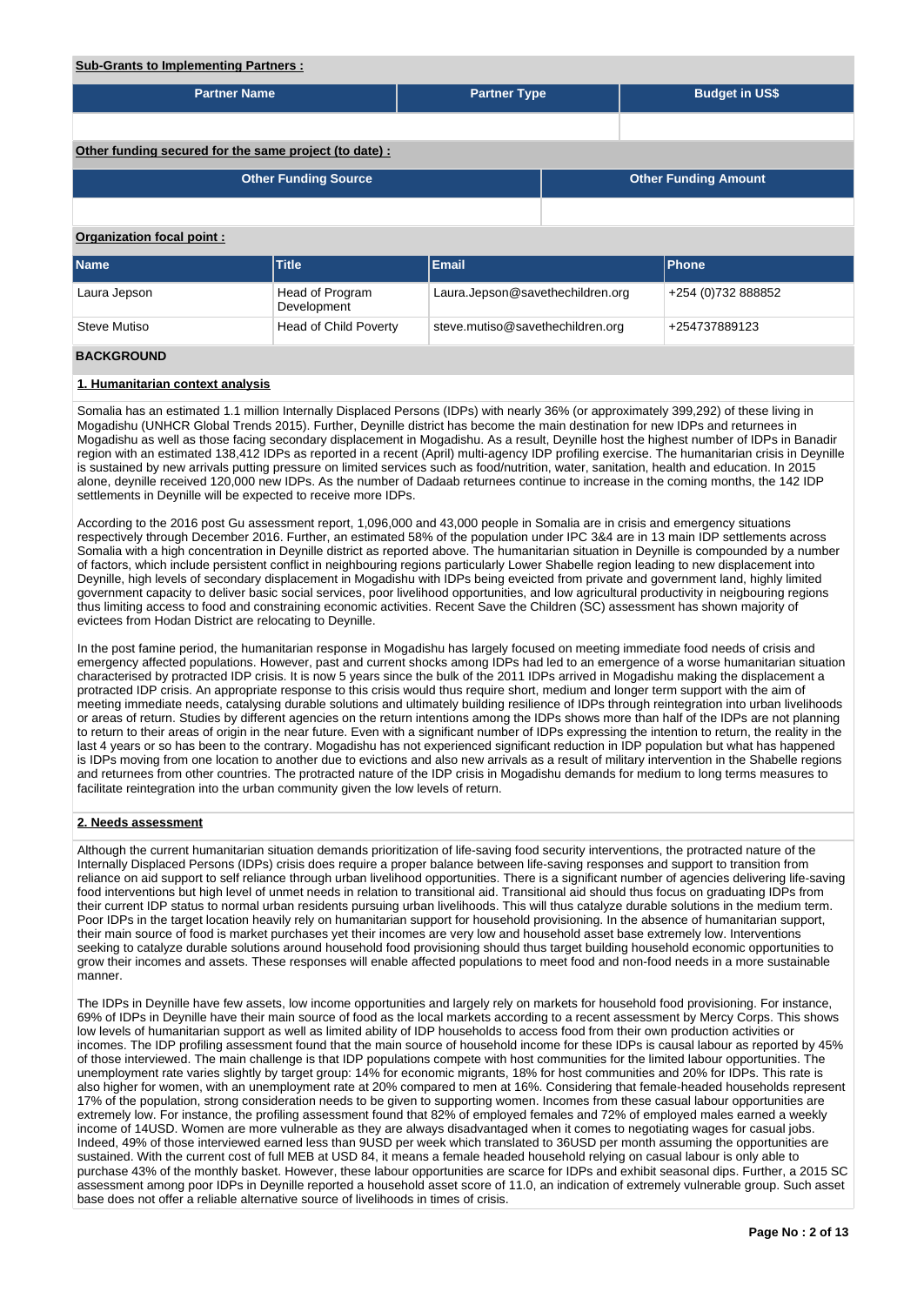## **3. Description Of Beneficiaries**

Aessistance will target poor and very poor Internally Displaced Persons (IDPs) households as defined by wealth ranking and household interest or expressed capacity to pursue income generating activities. This will further be narrowed down to prioritize extremely vulnerable households, in particular poor female-headed households; destitute IDPs and poor pregnant and lactating women who are at increased risk of malnutrition. Beneficiary identification will be conducted by community-elected project committees, based on the selection criteria. The targeted IDP settlements will be facilitated to form project committees made up of both male and female community representatives. SC will sign an agreement with these committees stipulating the roles and obligations of both parties. Selected beneficiaries will be verified publicly at sub-camp level through which the lists provided by the project committees will be read to both project beneficiaries and non-beneficiaries. The public verification process will scrutinize the selected beneficiaries against the agreed targeting criteria and those found not eligible will be replaced during the verification. Any changes to the lists will be documented and signed by both SC staff and the project committees. The public verification will be complemented by further verification by SC Monitoring Evaluation Accountability and Learning (MEAL) staff through random house visits. Besides verification against the agreed criteria, this exercise verifies the fairness of the selection process in terms of gender, minority groups, and clan composition. This will reduce inclusion and exclusion errors in the targeting process. The final beneficiaries will be registered through digital data gathering platform, using a standard registration questionnaire.

## **4. Grant Request Justification**

Humanitarian agencies continue to offer assistance in the form of emergency support to secure the immediate needs of the people. In the recent past, there are concerted efforts to advocate for more funding and support to resilience building interventions alongside the emergency support. For Internally Displaced Persons (IDPs), such efforts are now being consolidated within the framework of durable solutions that seek (re)integration of Internally Displaced Persons (IDPs) in their current towns as self-reliant residents rather than IDPs relying on humanitarian support. The protracted nature of the Internally Displaced Persons (IDPs) crisis as well as associated chronic food insecurity is the main driving factors. Within the context of transitional aid, SC views the durable solutions framework approach as a critical avenue for facilitating beneficiaries to transit from chronic dependence on humanitarian aid as IDPs to more self-reliant urban residents. The initial investment to build the livelihoods of these IDPs could be relatively high but SC sees this as the most cost effective approach compared to sustained emergency support to meet immediate food and non-food needs in camps. The project will implement the "durable solutions" approach to the protracted IDP crisis in Somalia. According to the Solutions Alliance for Somalia, the current support to IDPs is largely humanitarian with agencies employing the "stay and deliver" approach which emphasizes on the importance to sustain humanitarian programs and avoid closing them. Under the leadership of United Nations High Commissioner for Refugees (UNHCR), a new coalition of agencies interested in implementing durable solutions is emerging. This is informed by some level of piloting, interest among IDPs to pursue durable livelihoods and the prevailing IDPs situation in Somalia. The overall security and livelihood situation in Somalia remains fragile thus creating conditions that are far from conducive large scale returns. The durable solutions approach provides humanitarian support while providing beneficiaries with avenues to pursue sustainable livelihoods as returnees or populations integrated in their host communities.

The project contributes to the CAP strategic objective on enhancing resilience of vulnerable households and communities through investment that enhance the productivity of livelihoods, the provision of access to basic social services and predictable safety nets through community and social infrastructure, and secure land tenure and durable solutions for IDPs and returnees. Under food security cluster, the project contributes to the objective on assets and investments. Under the strategy allocation, the proposed project seeks to make a contribution to the objective on strengthening the protection of displaced and other vulnerable groups and catalyze durable solutions.. This is through entrepreneurship training and conditional cash transfers for income generation.

#### **5. Complementarity**

SC is currently working in Deynille implementing projects in nutrition, child protection, health, WASH and food security. The current food security interventions focus on durable solutions for IDPs with a main focus on improving economic opportunities for poor IDPs. SC has completed a small emergency food support project in Deynille and there are other ongoing food support projects by other agencies such as WFP, DRC, NRC, CARE and Concern WorldWide among others.

SC has implemented similar interventions since 2013 and has produced evidence to demonstrate the ability of income generating interventions to transform the livelihoods of poor IDPs. In Mogadishu, these initiatives have focused on entrepreneurship training and support for income generation. They have been very successful and well received by the IDPs themselves and the government. Households that were supported by SCI with livelihood grants 2-3 years ago are able to engage in income generating activities and are able to access adequate food and education for their children even after SCI support. SCI has completed an emergency food support to 300 households in Deynille prioritizing new arrivals while other agencies are implementing emergency cash and food interventions in Deynille.

SC is also planning to initiate more unconditional cash transfer support to emergency and crisis affected populations in Deynille with support from DFID and FFO. The proposed income generation project will complement these short-term life-saving interventions to ensure the conditional cash transfers actually support business start up, rather than being spent on immediate food and non-food needs, and also by offering avenues for transitional aid by catalyzing durable solutions in the medium term. Further, SCI is currently implementing resilience building interventions modelled along the durable solutions framework. Deynille is one of the locations where these interventions focusing IDP economic empowerement. The proposed project will complement these existing resilience interventions alongside coordinating with other agencies implementing complementary interventions. Further, as SCI implements integrated projects, this project is being implemented alongside others on health (primary and secondary health care), nutrition (Outpatient Therapeutic Program services and community nutrition activities), WASH and child protection interventions among IDPs and host communities. The proposed intervention will strengthen the existing integrated programming among the IDP populations in Deynille.

### **LOGICAL FRAMEWORK**

### **Overall project objective**

To improve household incomes for sustained household purchasing power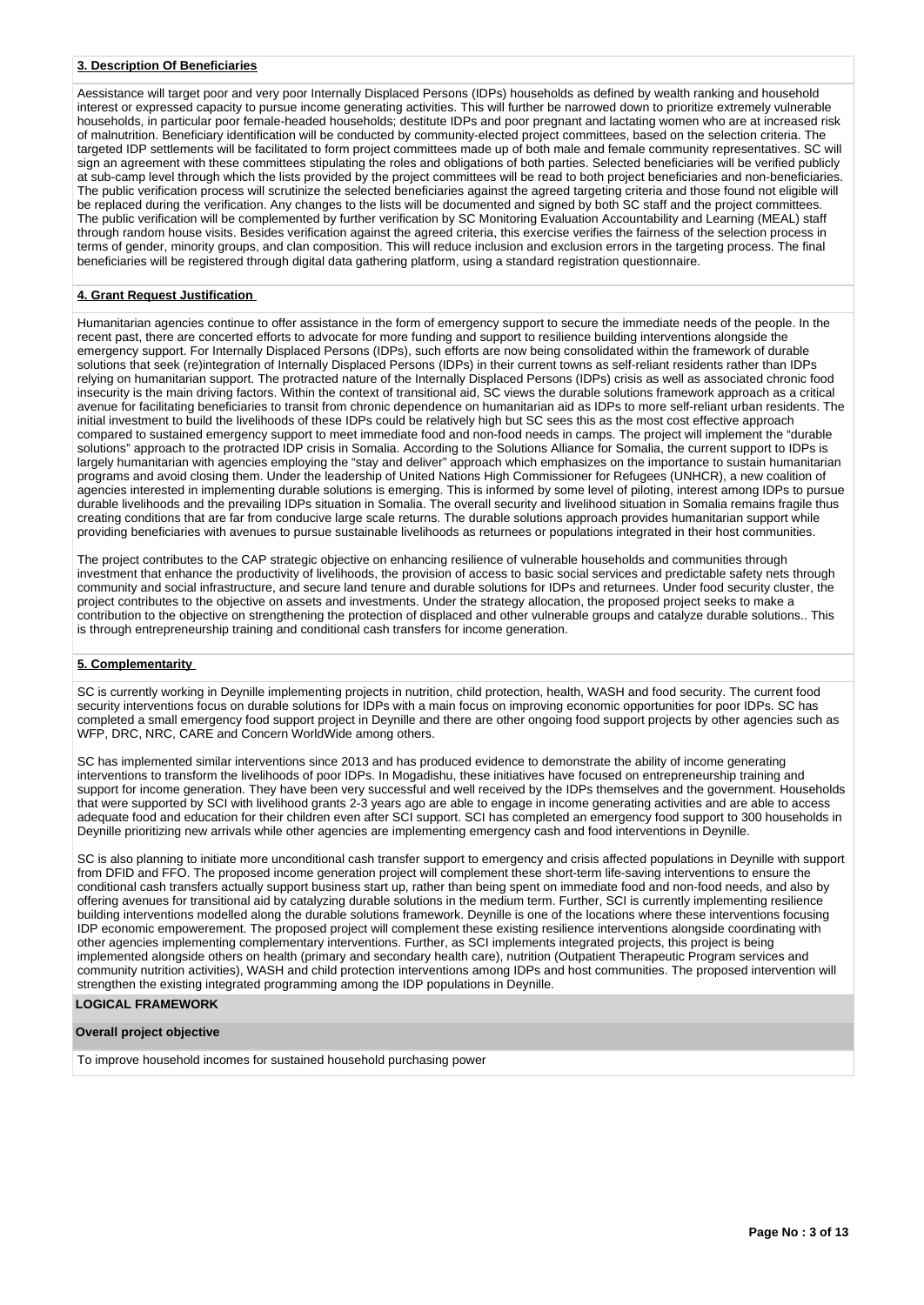| <b>Food Security</b>                                                                                                                                                                          |                                                                                                                                   |                                                                                                                                                                                                                                                                                                                                                                                                                                                                                                                                                                                                                                                                                                                                                                                                                                                                                                                                                                                                                                                                                                                                                                                                                                                                                                                                              |     |                                 |                     |  |  |  |  |  |
|-----------------------------------------------------------------------------------------------------------------------------------------------------------------------------------------------|-----------------------------------------------------------------------------------------------------------------------------------|----------------------------------------------------------------------------------------------------------------------------------------------------------------------------------------------------------------------------------------------------------------------------------------------------------------------------------------------------------------------------------------------------------------------------------------------------------------------------------------------------------------------------------------------------------------------------------------------------------------------------------------------------------------------------------------------------------------------------------------------------------------------------------------------------------------------------------------------------------------------------------------------------------------------------------------------------------------------------------------------------------------------------------------------------------------------------------------------------------------------------------------------------------------------------------------------------------------------------------------------------------------------------------------------------------------------------------------------|-----|---------------------------------|---------------------|--|--|--|--|--|
|                                                                                                                                                                                               | <b>Cluster objectives</b>                                                                                                         | <b>Strategic Response Plan (SRP) objectives</b>                                                                                                                                                                                                                                                                                                                                                                                                                                                                                                                                                                                                                                                                                                                                                                                                                                                                                                                                                                                                                                                                                                                                                                                                                                                                                              |     | <b>Percentage of activities</b> |                     |  |  |  |  |  |
| inputs.                                                                                                                                                                                       | Increase productive capacity of rural and<br>urban livelihoods through provision<br>seasonallyappropriate and livelihood-specific | Somalia HRP 2016                                                                                                                                                                                                                                                                                                                                                                                                                                                                                                                                                                                                                                                                                                                                                                                                                                                                                                                                                                                                                                                                                                                                                                                                                                                                                                                             |     |                                 | 100                 |  |  |  |  |  |
|                                                                                                                                                                                               |                                                                                                                                   | <b>Contribution to Cluster/Sector Objectives:</b> Enhance resilience of vulnerable households and communities through robust productive<br>livelihoods and disaster risk reduction, secure land tenure and durable solutions for IDPs and returnees.                                                                                                                                                                                                                                                                                                                                                                                                                                                                                                                                                                                                                                                                                                                                                                                                                                                                                                                                                                                                                                                                                         |     |                                 |                     |  |  |  |  |  |
| <b>Outcome 1</b>                                                                                                                                                                              |                                                                                                                                   |                                                                                                                                                                                                                                                                                                                                                                                                                                                                                                                                                                                                                                                                                                                                                                                                                                                                                                                                                                                                                                                                                                                                                                                                                                                                                                                                              |     |                                 |                     |  |  |  |  |  |
|                                                                                                                                                                                               | Improved capacity to generate incomes among targeted poor IDPs                                                                    |                                                                                                                                                                                                                                                                                                                                                                                                                                                                                                                                                                                                                                                                                                                                                                                                                                                                                                                                                                                                                                                                                                                                                                                                                                                                                                                                              |     |                                 |                     |  |  |  |  |  |
| Output 1.1                                                                                                                                                                                    |                                                                                                                                   |                                                                                                                                                                                                                                                                                                                                                                                                                                                                                                                                                                                                                                                                                                                                                                                                                                                                                                                                                                                                                                                                                                                                                                                                                                                                                                                                              |     |                                 |                     |  |  |  |  |  |
| <b>Description</b>                                                                                                                                                                            |                                                                                                                                   |                                                                                                                                                                                                                                                                                                                                                                                                                                                                                                                                                                                                                                                                                                                                                                                                                                                                                                                                                                                                                                                                                                                                                                                                                                                                                                                                              |     |                                 |                     |  |  |  |  |  |
|                                                                                                                                                                                               | Number of IDPs trained on Entrepreneurship (disaggregated by sex)                                                                 |                                                                                                                                                                                                                                                                                                                                                                                                                                                                                                                                                                                                                                                                                                                                                                                                                                                                                                                                                                                                                                                                                                                                                                                                                                                                                                                                              |     |                                 |                     |  |  |  |  |  |
| <b>Assumptions &amp; Risks</b>                                                                                                                                                                |                                                                                                                                   |                                                                                                                                                                                                                                                                                                                                                                                                                                                                                                                                                                                                                                                                                                                                                                                                                                                                                                                                                                                                                                                                                                                                                                                                                                                                                                                                              |     |                                 |                     |  |  |  |  |  |
| The humanitarian crisis does not drastically worsen as a result of new influx of Dadaab Returnees<br>Food prices remain stable<br>Security situation allows continued access to beneficiaries |                                                                                                                                   |                                                                                                                                                                                                                                                                                                                                                                                                                                                                                                                                                                                                                                                                                                                                                                                                                                                                                                                                                                                                                                                                                                                                                                                                                                                                                                                                              |     |                                 |                     |  |  |  |  |  |
| <b>Activities</b>                                                                                                                                                                             |                                                                                                                                   |                                                                                                                                                                                                                                                                                                                                                                                                                                                                                                                                                                                                                                                                                                                                                                                                                                                                                                                                                                                                                                                                                                                                                                                                                                                                                                                                              |     |                                 |                     |  |  |  |  |  |
| Activity 1.1.1                                                                                                                                                                                |                                                                                                                                   |                                                                                                                                                                                                                                                                                                                                                                                                                                                                                                                                                                                                                                                                                                                                                                                                                                                                                                                                                                                                                                                                                                                                                                                                                                                                                                                                              |     |                                 |                     |  |  |  |  |  |
|                                                                                                                                                                                               | <b>Standard Activity: Community based participation</b>                                                                           |                                                                                                                                                                                                                                                                                                                                                                                                                                                                                                                                                                                                                                                                                                                                                                                                                                                                                                                                                                                                                                                                                                                                                                                                                                                                                                                                              |     |                                 |                     |  |  |  |  |  |
|                                                                                                                                                                                               | found not meeting the targeting criteria will be removed and replaced.                                                            | Sensitisation of communities and stakeholders and beneficiary identification: Beneficiary selection will be guided by SC standard<br>implementation tools and protocols for cash based programming. Sensitization sessions with communities and authorities will be held in<br>order to ensure the understanding of the project's aims and agree targeting criteria. Project committees will be engaged in sensitization<br>campaigns. SC ensures that selection will not exacerbate existing conflicts/tensions, gender is appropriately reflected, and an appropriate<br>proportion of marginalized groups are included. All community members will be invited to beneficiary verification meetings. Beneficiaries                                                                                                                                                                                                                                                                                                                                                                                                                                                                                                                                                                                                                         |     |                                 |                     |  |  |  |  |  |
| Activity 1.1.2                                                                                                                                                                                |                                                                                                                                   |                                                                                                                                                                                                                                                                                                                                                                                                                                                                                                                                                                                                                                                                                                                                                                                                                                                                                                                                                                                                                                                                                                                                                                                                                                                                                                                                              |     |                                 |                     |  |  |  |  |  |
|                                                                                                                                                                                               | <b>Standard Activity: Capacity building</b>                                                                                       |                                                                                                                                                                                                                                                                                                                                                                                                                                                                                                                                                                                                                                                                                                                                                                                                                                                                                                                                                                                                                                                                                                                                                                                                                                                                                                                                              |     |                                 |                     |  |  |  |  |  |
|                                                                                                                                                                                               | Subsequent mentoring activities will be facilitated by project staff.                                                             | Entrepreneurship training: The 178 beneficiaries will undergo a 80 hours business skills training followed by regular mentoring activities. The<br>training will be facilitated by entrepreneurship consultants. The first 60 hours training will be delivered before the commencement of their<br>businesses and after undertaking a market survey to help the beneficiaries understand and select profitable business activities in their<br>localities. This training will cover modules on introduction to entrepreneurship, record keeping, marketing, costing & pricing, completion,<br>demand & supply, profit and loss calculation, business planning, business income versus personal expenditure etc. There will be a pre-test<br>and post test for this training. Beneficiaries will produce their own business plans at the end of the training. After the training, beneficiaries<br>will receive start up capital to commence their income generating activities. After 2 months into their business activities, beneficiaries will be<br>given another 20 hours of training focusing on real challenges experienced by the beneficiaries in their businesses and how to overcome<br>them. Learning will be facilitated by trainers with an emphasis on peer support to benefit from successful cases among the beneficiaries. |     |                                 |                     |  |  |  |  |  |
| <b>Indicators</b>                                                                                                                                                                             |                                                                                                                                   |                                                                                                                                                                                                                                                                                                                                                                                                                                                                                                                                                                                                                                                                                                                                                                                                                                                                                                                                                                                                                                                                                                                                                                                                                                                                                                                                              |     |                                 |                     |  |  |  |  |  |
|                                                                                                                                                                                               |                                                                                                                                   |                                                                                                                                                                                                                                                                                                                                                                                                                                                                                                                                                                                                                                                                                                                                                                                                                                                                                                                                                                                                                                                                                                                                                                                                                                                                                                                                              |     | End cycle beneficiaries         | <b>End</b><br>cycle |  |  |  |  |  |
| Code                                                                                                                                                                                          | <b>Cluster</b>                                                                                                                    | <b>Indicator</b>                                                                                                                                                                                                                                                                                                                                                                                                                                                                                                                                                                                                                                                                                                                                                                                                                                                                                                                                                                                                                                                                                                                                                                                                                                                                                                                             | Men | <b>Boys</b> Girls<br>Women      | <b>Target</b>       |  |  |  |  |  |
| Indicator 1.1.1                                                                                                                                                                               | <b>Food Security</b>                                                                                                              | Number of individuals trained                                                                                                                                                                                                                                                                                                                                                                                                                                                                                                                                                                                                                                                                                                                                                                                                                                                                                                                                                                                                                                                                                                                                                                                                                                                                                                                |     |                                 | 178                 |  |  |  |  |  |
|                                                                                                                                                                                               |                                                                                                                                   | <b>Means of Verification:</b> Training reports/ Participant sheets from the business skills training                                                                                                                                                                                                                                                                                                                                                                                                                                                                                                                                                                                                                                                                                                                                                                                                                                                                                                                                                                                                                                                                                                                                                                                                                                         |     |                                 |                     |  |  |  |  |  |
| Output 1.2                                                                                                                                                                                    |                                                                                                                                   |                                                                                                                                                                                                                                                                                                                                                                                                                                                                                                                                                                                                                                                                                                                                                                                                                                                                                                                                                                                                                                                                                                                                                                                                                                                                                                                                              |     |                                 |                     |  |  |  |  |  |
| <b>Description</b>                                                                                                                                                                            |                                                                                                                                   |                                                                                                                                                                                                                                                                                                                                                                                                                                                                                                                                                                                                                                                                                                                                                                                                                                                                                                                                                                                                                                                                                                                                                                                                                                                                                                                                              |     |                                 |                     |  |  |  |  |  |
|                                                                                                                                                                                               |                                                                                                                                   | Amount of business grants distributed to 178 beneficiaries (Target: 90,000 USD)                                                                                                                                                                                                                                                                                                                                                                                                                                                                                                                                                                                                                                                                                                                                                                                                                                                                                                                                                                                                                                                                                                                                                                                                                                                              |     |                                 |                     |  |  |  |  |  |
| <b>Assumptions &amp; Risks</b>                                                                                                                                                                |                                                                                                                                   |                                                                                                                                                                                                                                                                                                                                                                                                                                                                                                                                                                                                                                                                                                                                                                                                                                                                                                                                                                                                                                                                                                                                                                                                                                                                                                                                              |     |                                 |                     |  |  |  |  |  |
|                                                                                                                                                                                               |                                                                                                                                   | The humanitarian crisis does not drastically worsen as a result of new influx of Dadaab Returnees                                                                                                                                                                                                                                                                                                                                                                                                                                                                                                                                                                                                                                                                                                                                                                                                                                                                                                                                                                                                                                                                                                                                                                                                                                            |     |                                 |                     |  |  |  |  |  |

Food prices remain stable

Security situation allows continued access to beneficiaries

## **Activities**

**Activity 1.2.1** 

**Standard Activity : Conditional or unconditional Cash transfer**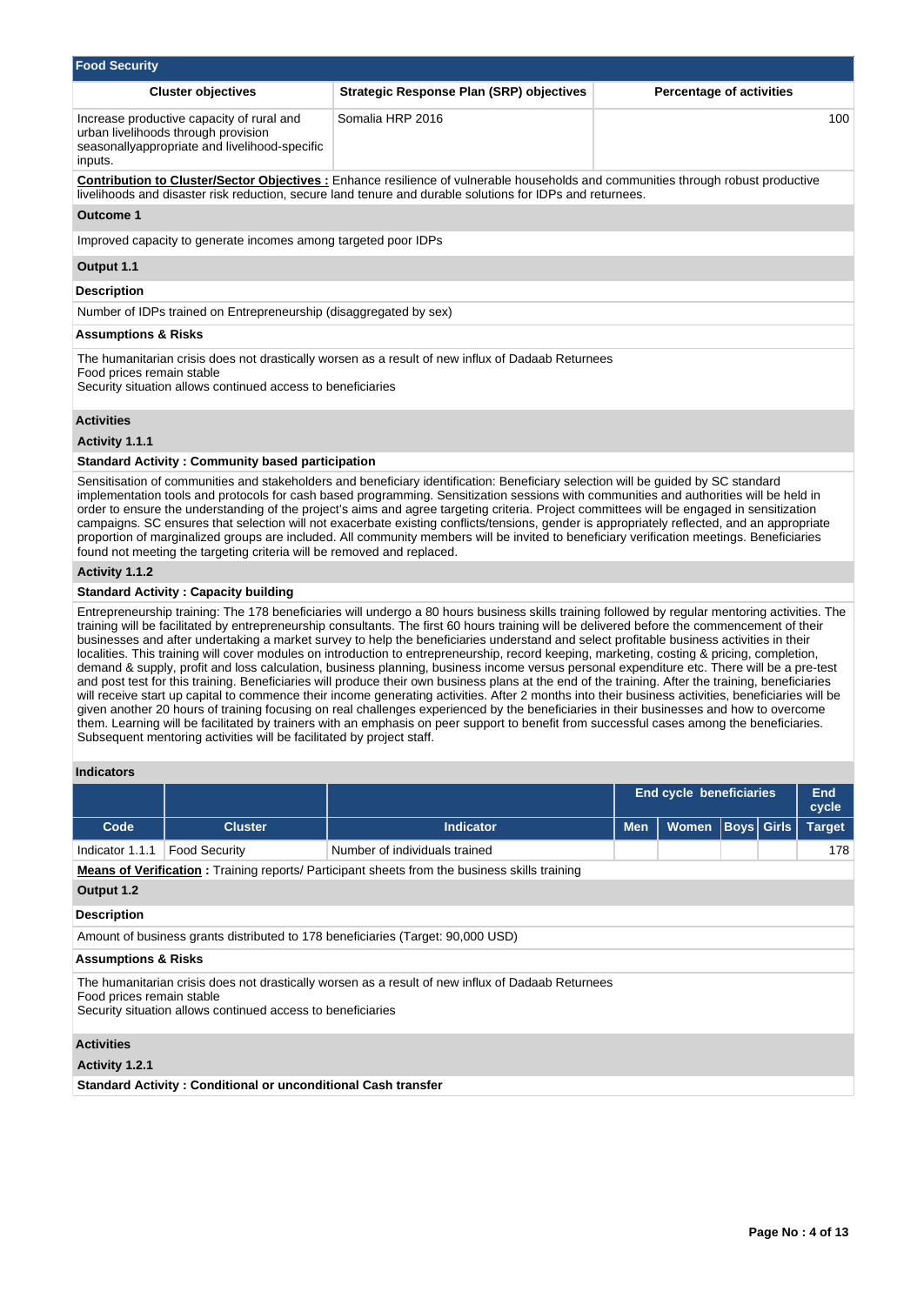Distribution of business grants: Each of the 178 beneficiaries will be given a business capital of USD 600. The beneficiaries will be facilitated to select businesses of their choice based on their interests and guided by the market assessment conducted by SC in other projects. Business are usual small scale/general trade, such as merchandise, food, market stalls etc. Due to the small nature of the project, the amount of grant is lower than what SC offers in similar projects. It is on the condition that beneficiaries will engage in small scale business focusing on locally appropriate, low cost business enterprises of their choosing. The transfers will be done through mobile phone cash transfer. as this delivery mechanism minimizes risks to beneficiaries during movement/collection, in particular women. The commission charged by mobile phone companies is only 2% compared to Hawala charges of 5-8%. These savings help in purchasing new mobile phone handsets for beneficiaries, which also improves communication between SC and beneficiaries for accountability. Mobile phone firms will be vetted to ensure they are financially viable as companies and are not engaged in prohibited activities such as money laundering or terrorism related money transfer activities. Besides the largely quantitative baseline, 15 beneficiaries will be selected and further qualitative data collected on their livelihoods. These will be monitored closely through written and video documented case studies.

## **Activity 1.2.2**

#### **Standard Activity : Conditional or unconditional Cash transfer**

Post distribution monitoring: All the beneficiaries will be put in a standard case management database which will be updated after every 2 months in the form of post distribution monitoring to assess their progress and challenges faced. The monitoring will involve tracking business operation, profit/losses, growth, etc.

### **Indicators**

|                 |                |                                                                                     |            | <b>End cycle beneficiaries</b> |  | End<br>cycle |
|-----------------|----------------|-------------------------------------------------------------------------------------|------------|--------------------------------|--|--------------|
| Code            | <b>Cluster</b> | <b>Indicator</b>                                                                    | <b>Men</b> | Women Boys Girls   Target      |  |              |
| Indicator 1.2.1 | Food Security  | Number of people and returnee IDPs that<br>received a livelihood investment package |            |                                |  | 178          |

**Means of Verification :** This is the same target group as the number of IDPs undertaking income generating activities. We have only included it because we are required to have a standard indicator

### **Additional Targets :**

## **M & R**

## **Monitoring & Reporting plan**

SC will use an integrated Monitoring Evaluation Accountability and Learning (MEAL) system that generates detailed, field-based information and continuously improves program quality and learning. Led by an independent MEAL team, this system ensures stakeholder opinions are actively sought, activities are assessed against quality benchmarks, program improvement actions are planned and completed, and findings feedback into management decision making and organizational knowledge. Accordingly, Quality benchmarks (minimum requirement for all project activities) will be defined and monitored for all program activities to ensure they are carried out following agreed processes and result in quality outputs and outcomes. Further, there will be a detailed indicator performance tracking table that will be used to track progress towards performance targets.

Monitoring Plan: A detailed Monitoring & Evaluation (M& E) plan will be used to track the achievement of the project. The monitoring plan specifies indicators, data sources, methods of data collection and responsibilities for data collection and analysis. It will specifically incorporate guidance provided by the food security cluster (FSC) and follow the M&E approach and tools developed by Cash Consortium and the cash and voucher monitoring group. The step-by-step check and control approach applied in other SC cash programs will be implemented in this project. A baseline will be conducted before distribution of grants. Post Distribution Monitoring will be conducted using digital data gathering platform to track project outputs and outcomes. In addition, SC staff will collect market monitoring data through biweekly assessments in markets accessed by the project beneficiaries. The market monitoring will give information on availability and prices of basic commodities, daily wages, exchange rates etc. to help track the consumer price index trends and the impact of the project on both the beneficiaries and traders.

Joint monitoring visits: This will be done by SC and the government stakeholders at least quarterly to all project sites. The outcomes of these monitoring visits will be discussed with the project team to address quality shortcomings. At project level, there will be a monthly review and analysis of data from program implementation and the results will be used to make any required implementation adjustments. Monthly and quarterly review meetings will include discussions on key challenges and actions to address them.

Third party monitors: SC will engage an external consultant who will act as ghost monitors during the project period. The role of the third party monitor is to collect independent information on the project, both process and outcome oriented data. SC uses these independent monitors to help verify internal Post Distribution Monitoring data and to specifically gather information on implementation of the accountability quality benchmarks and the risk of or existence of aid diversion.

### **Workplan**

| <b>Activitydescription</b>                                                                                                                                                                                                                                                                                                                                                                                                                                                                                                                                                                                                                          | Year |  | $12$ $3$ $4$ $15$ $6$ $17$ $18$ $19$ $110$ $111$ $12$ |  |  |  |  |
|-----------------------------------------------------------------------------------------------------------------------------------------------------------------------------------------------------------------------------------------------------------------------------------------------------------------------------------------------------------------------------------------------------------------------------------------------------------------------------------------------------------------------------------------------------------------------------------------------------------------------------------------------------|------|--|-------------------------------------------------------|--|--|--|--|
| Activity 1.1.1: Sensitisation of communities and stakeholders and beneficiary<br>identification: Beneficiary selection will be guided by SC standard implementation                                                                                                                                                                                                                                                                                                                                                                                                                                                                                 | 2016 |  |                                                       |  |  |  |  |
| tools and protocols for cash based programming. Sensitization sessions with<br>communities and authorities will be held in order to ensure the understanding of<br>the project's aims and agree targeting criteria. Project committees will be engaged<br>in sensitization campaigns. SC ensures that selection will not exacerbate existing<br>conflicts/tensions, gender is appropriately reflected, and an appropriate proportion<br>of marginalized groups are included. All community members will be invited to<br>beneficiary verification meetings. Beneficiaries found not meeting the targeting<br>criteria will be removed and replaced. | 2017 |  |                                                       |  |  |  |  |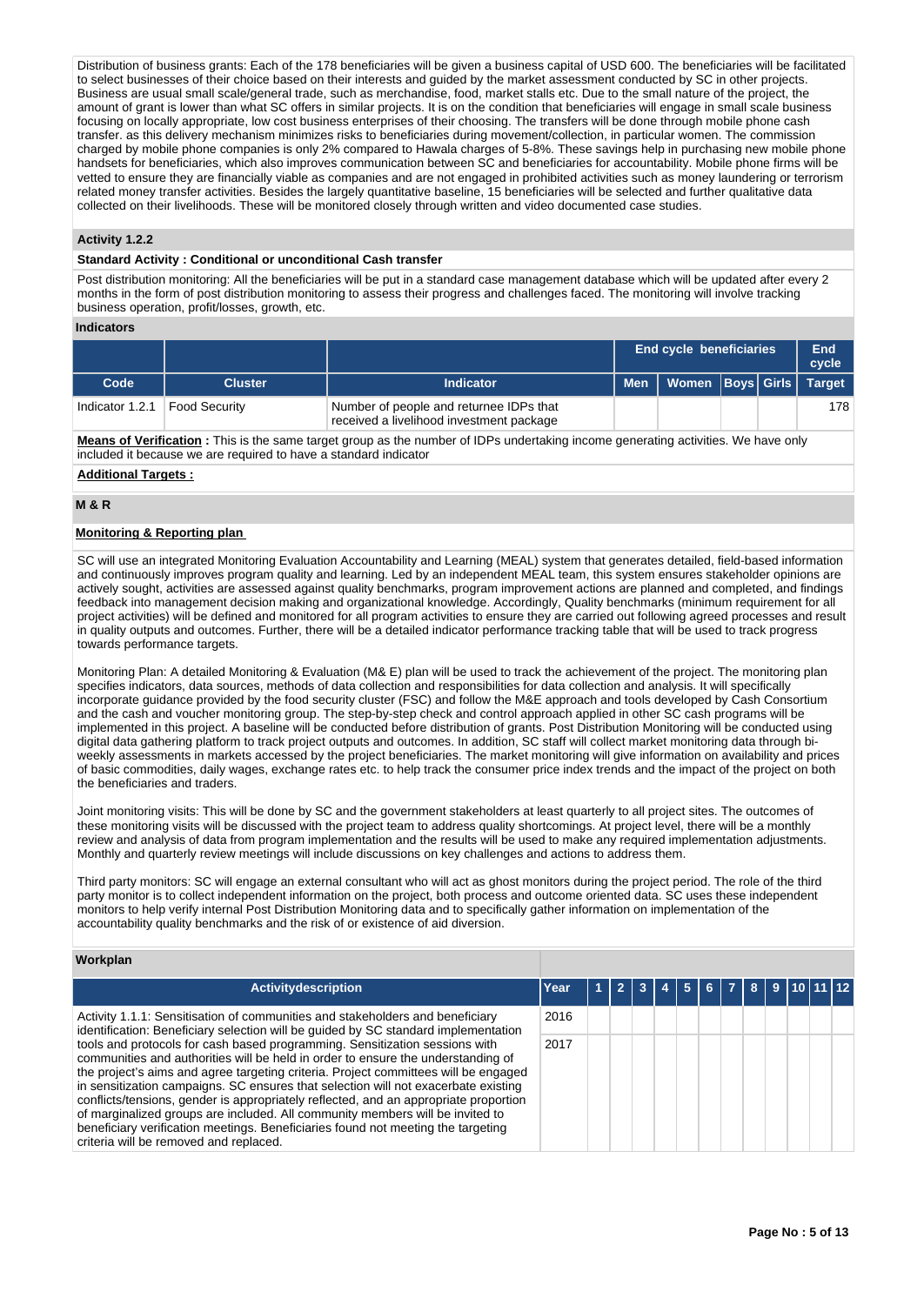Activity 1.1.2: Entrepreneurship training: The 178 beneficiaries will undergo a 80 hours business skills training followed by regular mentoring activities. The training will be facilitated by entrepreneurship consultants. The first 60 hours training will be delivered before the commencement of their businesses and after undertaking a market survey to help the beneficiaries understand and select profitable business activities in their localities. This training will cover modules on introduction to entrepreneurship, record keeping, marketing, costing & pricing, completion, demand & supply, profit and loss calculation, business planning, business income versus personal expenditure etc. There will be a pre-test and post test for this training. Beneficiaries will produce their own business plans at the end of the training. After the training, beneficiaries will receive start up capital to commence their income generating activities. After 2 months into their business activities, beneficiaries will be given another 20 hours of training focusing on real challenges experienced by the beneficiaries in their businesses and how to overcome them. Learning will be facilitated by trainers with an emphasis on peer support to benefit from successful cases among the beneficiaries. Subsequent mentoring activities will be facilitated by project staff.

Activity 1.2.1: Distribution of business grants: Each of the 178 beneficiaries will be given a business capital of USD 600. The beneficiaries will be facilitated to select businesses of their choice based on their interests and guided by the market assessment conducted by SC in other projects. Business are usual small scale/general trade, such as merchandise, food, market stalls etc. Due to the small nature of the project, the amount of grant is lower than what SC offers in similar projects. It is on the condition that beneficiaries will engage in small scale business focusing on locally appropriate, low cost business enterprises of their choosing. The transfers will be done through mobile phone cash transfer. as this delivery mechanism minimizes risks to beneficiaries during movement/collection, in particular women. The commission charged by mobile phone companies is only 2% compared to Hawala charges of 5-8%. These savings help in purchasing new mobile phone handsets for beneficiaries, which also improves communication between SC and beneficiaries for accountability. Mobile phone firms will be vetted to ensure they are financially viable as companies and are not engaged in prohibited activities such as money laundering or terrorism related money transfer activities. Besides the largely quantitative baseline, 15 beneficiaries will be selected and further qualitative data collected on their livelihoods. These will be monitored closely through written and video documented case studies.

Activity 1.2.2: Post distribution monitoring: All the beneficiaries will be put in a standard case management database which will be updated after every 2 months in the form of post distribution monitoring to assess their progress and challenges faced. The monitoring will involve tracking business operation, profit/losses, growth, etc.

|             | 2016 |                           |                         |                         |                         |                         |                         |                         |  |  | $\overline{\mathsf{x}}$ |
|-------------|------|---------------------------|-------------------------|-------------------------|-------------------------|-------------------------|-------------------------|-------------------------|--|--|-------------------------|
| į,          | 2017 | $\boldsymbol{\mathsf{X}}$ |                         |                         |                         |                         |                         |                         |  |  |                         |
|             | 2016 |                           |                         |                         |                         |                         |                         |                         |  |  |                         |
| .<br>D<br>I | 2017 |                           | $\overline{\mathsf{x}}$ | $\sf X$                 |                         |                         |                         |                         |  |  |                         |
|             | 2016 |                           |                         |                         |                         |                         |                         |                         |  |  |                         |
|             | 2017 |                           |                         | $\overline{\mathsf{X}}$ | $\overline{\mathsf{x}}$ | $\overline{\mathsf{x}}$ | $\overline{\mathsf{X}}$ | $\overline{\mathsf{X}}$ |  |  |                         |

### **OTHER INFO**

## **Accountability to Affected Populations**

SC has a standard accountability strategy focusing on information sharing, beneficiary participation and complaint response mechanism. This strategy will be implemented in the proposed project. SC is implementing resilience building interventions in Mogadishu and the development of these interventions follows a participatory risk analysis and community planning methodologies. Entrepreneurship training and support for income generation are some of the key interventions identified and prioritized by the communities in their plans. Through these community planning workshops and in the subsequent project planning activities, IDPs and host communities have been fully engaged including sharing with them project information such as targeting criteria, project complaint feedback system, beneficiary entitlement, project duration and the number of people to be targeted among others. Beneficiaries will be involved in project implementation through identification and verification of project beneficiaries, participation planned monitoring activities, through feedback mechanisms and peer support interventions. Third party monitoring will give priority to reviewing the implementation of this accountability strategy by assessing how much information was shared with project beneficiaries, how they participated in project activities and the level of engagement with the complaint feedback system.

The Complaint Response Mechanism (CRM) will be set up during project initiation stage with beneficiaries being sensitized on beneficiary accountability standards on food transfers. They will receive a pamphlet containing these standards and for those unable to read or in the case of children will receive visual illustrations of SC accountability standards. The pamphlet will contain a toll-free telephone contact through which they can call and register their complaints. A database will be developed in which all the complaints will be recorded and appropriate redress taken within the shortest time possible and recorded as well. This field based CRM database will be analyzed on a monthly basis. The beneficiary feedback will be received and managed by SC MEAL staff rather than FSL staff who are directly engaged in the project implementation. This will create some level of independence in managing the accountability system.

During distribution processes, such as distribution of mobile handsets or community meetings; 2 desks will be set up, one manned by a male staff and another by a female staff to receive feedback from beneficiaries. Child friendly accountability standards will also be displayed at the distribution points.

In addition to receiving feedback from beneficiaries, proactive calls will be conducted to focus on the key accountability areas detailed in the accountability pamphlet. Reports of the outcome of these pro-active calls will also be made.

#### **Implementation Plan**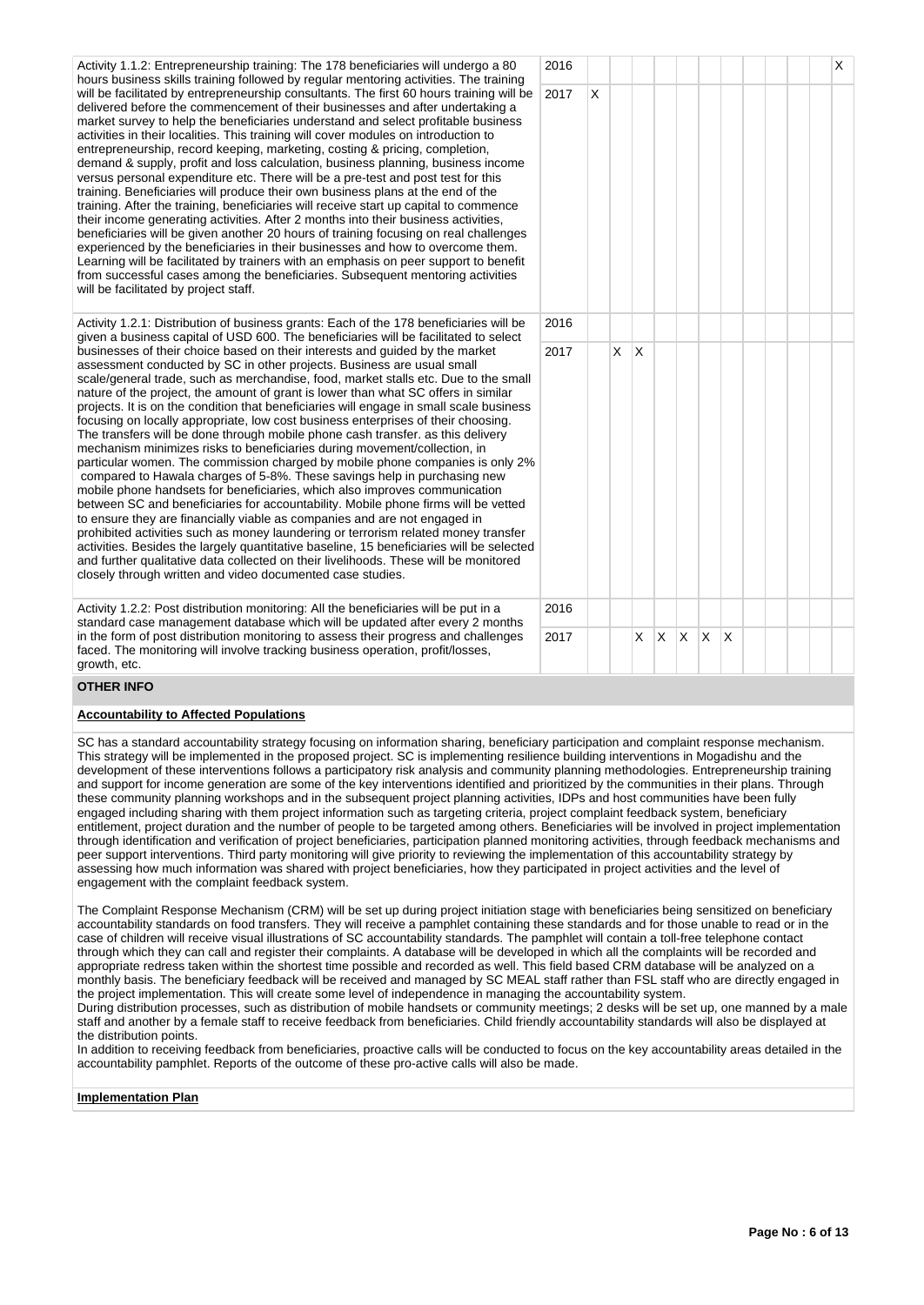Identification of project beneficiaries will be done after project sensitization with local communities, other agencies working in the area as well as local authorities. SC will participate in cluster meetings to share information and joint planning of responses. The beneficiary selection criteria will be agreed with the IDPs and local authorities before beneficiaries are selected by a project committee composed of community members. Beneficiaries will be registered using a digital platform and a beneficiary database will be produced

Once beneficiaries are selected, a baseline will be conducted as explained earlier. The baseline will be followed by the first training phase, with beneficiaries receiving a maximum of 6 hours of training per day, for up to 10 days. The training will be facilitated by external consultants supported by SC training and employment advisor.

Save the Children will contract a local mobile phone firm using normal procurement processes and carrying out due diligence assessments before contracting. Each beneficiary will be provided with a mobile handset and registered for mobile cash transfer by the mobile phone firm. SC will provide the firm with beneficiary registration details.

Beneficiaries will receive the business grants after completion of business training and development of business plans. After initiating businesses, the beneficiaries will receive a second phase of training as described earlier.

Monitoring activities will be implemented through out the project with a focus on post-distribution monitoring, third party monitoring using independent consultants, beneficiary complain response mechanism and case management system to support project beneficiaries.

SC will coordinate with local communities (IDPs and host communities) to identify and select the most vulnerable households. This will be done through community project committees and public beneficiary verification processes. The local authorities will be involved in identification of specific sub-camps to target to avoid duplication. SCI participates in Banadir cluster meetings and will coordinate with other actors in the project area to ensure the support goes to areas that deserve the support and avoid duplication. These agencies include; NRC, CARE, DRC, Concern Worldwide, WFP and local NGOs among others.

SC will implement a beneficiary complaint response mechanism as described in the accountability section above. The system will be established at the project mobilization and sensitization phase to allow beneficiaries and non-beneficiaries to start using the system during the beneficiary identification phase of the project. The system has a toll-free line managed by MEAL staff, feedback desks during community engagement meetings and proactive calls to beneficiaries to seek feedback.

## **Coordination with other Organizations in project area**

| Name of the organization          | Areas/activities of collaboration and rationale                                                                                      |
|-----------------------------------|--------------------------------------------------------------------------------------------------------------------------------------|
| NRC.                              | They are supporting 200 HHs on unconditional cash transfer. Will<br>collaborate in beneficiary selection                             |
| Concern Worldwide                 | They are supporting 182 HHs on unconditional cash transfer. Will<br>collaborate in beneficiary selection                             |
| CARE                              | They are supporting 900 HHs on unconditional cash transfer and 400<br>HHs on Cash for work Will collaborate in beneficiary selection |
| DRC.                              | They are supporting 115 HHs on cash for work. Will collaborate in<br>beneficiary selection                                           |
| Environment Marker Of The Project |                                                                                                                                      |

#### **Environment Marker Of The Project**

A: Neutral Impact on environment with No mitigation

### **Gender Marker Of The Project**

2a- The project is designed to contribute significantly to gender equality

#### **Justify Chosen Gender Marker Code**

Acoording to a gender analysis done by SC in Somalia in 2015, the needs of men,women, girls and boys vary considerably. The participation of these groups in decision making varies significantly. This also applies to access to and control over resources and how they are affected by shocks such as food insecurity.In this project, men, women, boys and girls will actively participate in the project's development and implementation through a gender sensitive approach which will ensure all four groups are consulted regularly through targeted single-sex and age-based focus group discussions (FGDs). FGDs will capture the specific vulnerabilities and capacities of each group, as well as each group's level of control over the project entitlements and decision-making. The programme also aims to improve both practical and strategic needs of women through project process and outcome oriented activities. The beneficiary selection criteria will consider vulnerabilities of specific categories such as female headed households, pregnant and lactating women, and households headed by elderly females or males. Both men and women will be selected as members of project committees ensuring gender balance. As past SC income generation interventions have demonstrated that women businesses are relatively more successful, the bulk of the project beneficiaries will be women. The M&E tools and activities of the project will collect data disaggregated into these gender, age and specific vulnerabilities. Data collection will ensure female enumerators are engaged. The implementation of the project complaint response mechanism (CRM) will ensure the presence of both male and female CRM focal points/desks in order to enhance feedback reporting by women.

In addition, the project will be linked to ongoing nutrition and resilience interventions in Mogadishu to sensitize beneficiaries on basic nutrition practices (dietary diversity, food hygiene and Infant and Young Child Feeding Practices (IYCF)). This sensitization will help prevent gendered vulnerabilities to micronutrient deficiency and malnutrition and ensure health improvement for both boys and girls.

### **Protection Mainstreaming**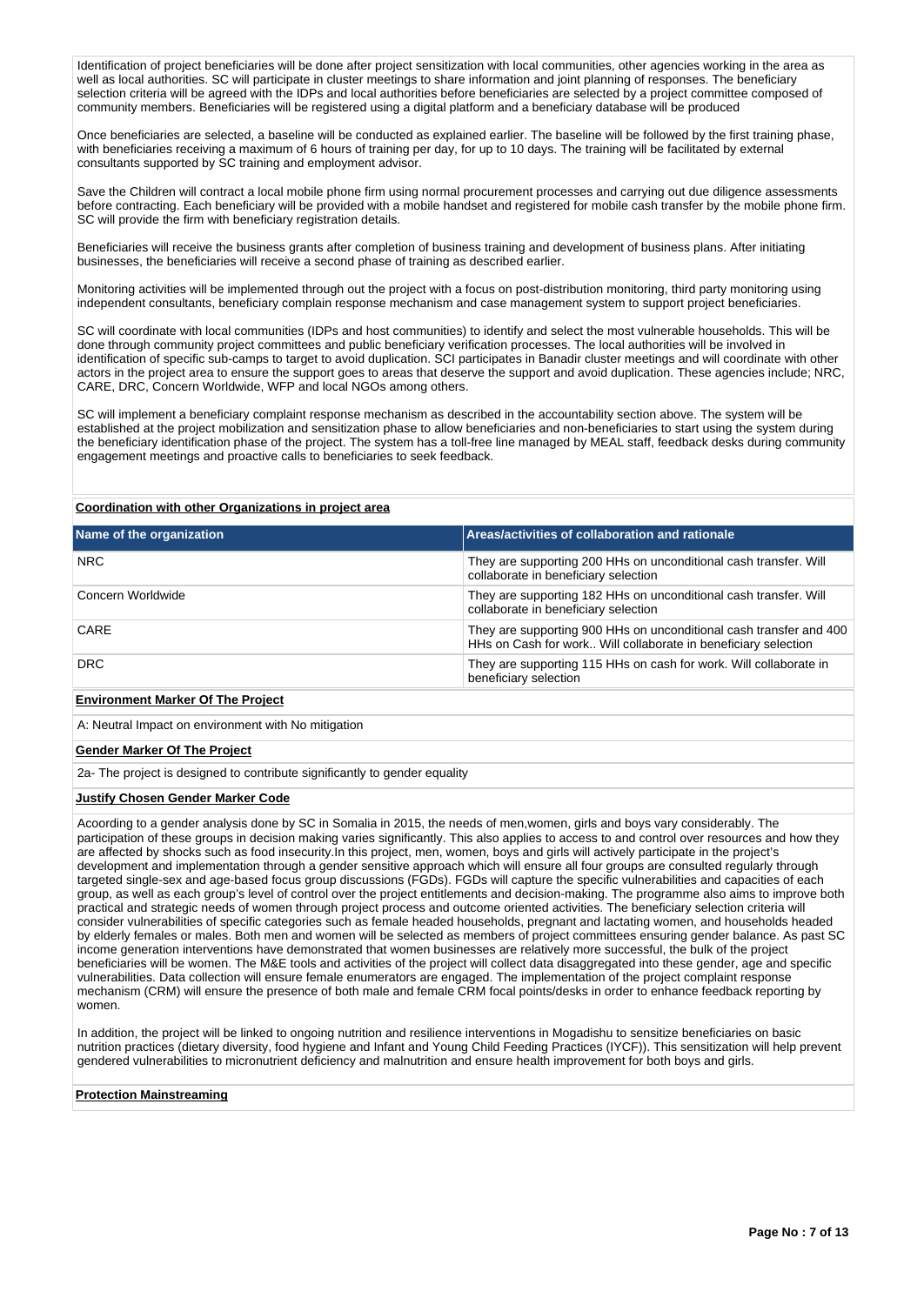Beneficiary selection will be conducted through project committees with adequate knowledge on the target population, their needs, conflict dynamics and vulnerability of different groups. Use of community structures will ensure the project does not cause conflict or escalate existing tensions through unfair targeting processes.

In addition, the project will be linked to SCI child protection interventions in Mogadishu in order to address any child protection concernsamong project beneficiaries. At the minimum, the time and location of the training will be assessed to ensure these two are appropriate to the needs of women and children and that they don't create protection concerns. The use of mobile cash transfer will minimize profiling of beneficiaries during payments and will further reduce mobility of beneficiaries thus enhancing child and beneficiary protection. Further, project staff and contractors will adhere to SCI protection policies and that they will be obligated to report any concerns related to PSEA (protection against sexual exploitation and abuse) and child safeguarding concerns. Post distribution monitoring will collect data on distances to the distribution points, waiting time, demand for favours, conflict over the use of the voucher at the household and other protection oriented issues.

Monitoring systems including post distribution surveys, complaint response mechanism and third party monitoring will investigate whether the project beneficiaries have been exposed to intimidation by third parties as a result of their entitlement, whether they have been asked for favors by project staff or contractors in order to be registered or receive their entitlement and whether the beneficiary selection process was fair enough allowing equal access to the assistance based on need. Special focus will be given to errors of inclusion or exclusion in relation to marginalized groups such as minority clans or people with disabilities.

### **Country Specific Information**

## **Safety and Security**

Despite significant territorial gains by AMISOM and the Somalia National Government, there has been only slight improvement in the security situation in South and Central Somalia. It represents and complex and dynamic security environment for humanitarian operations. SC operations have largely continued despite ongoing military and insurgent operations within the city. Could result in limited or reduced access to areas of operation/project sites/beneficiaries and possible disruption to supply chain. SC has area specific security plans in place and each area office has a Security Focal Point who plan, regularly monitor and update all staff about the security issues/concerns. We have a dedicated Safety and Security Department in place, whose main task is to gather regular security information and to take precautionary measures. Acceptance, negotiation, active engagement and advocacy with all stakeholders, especially authorities and target communities. All staff delivering programmes in Mogadishu are required to: complete Personal Safety & Security training course as part of their induction; receive Basic First Aid training at least twice a year, and Psychological First Aid training at least once a year; and newly recruited staff must participate in a Resilience Profiling Training prior to starting their mission. Traumatic and Stress Management Training is required for Managers running the programme to support their junior staff. All staff operating in the IDP camps in Mogadishiu are briefed on the IDP Camp safety and security protocols that are currently in place and are continuously reviewed and upgraded to meet the security demands. All SC staff, both national and expat staff, are provided with comprehensive health insurance and personal accident and disability insurance.

## **Access**

SC has an office in Mogadishu with full access to the project area. SC is currently implementing other projects in IDP settlements in Mogadishu.

### **BUDGET**

| Code | <b>Budget Line Description</b>                                                                                                                                                                                                                                                                                                                                                                                                                                                                                                         |   | D / S Quantity | Unit<br>cost             | <b>Duration</b><br>Recurran charged<br>ce | $\frac{9}{6}$<br>to CHF | <b>Total Cost</b> |
|------|----------------------------------------------------------------------------------------------------------------------------------------------------------------------------------------------------------------------------------------------------------------------------------------------------------------------------------------------------------------------------------------------------------------------------------------------------------------------------------------------------------------------------------------|---|----------------|--------------------------|-------------------------------------------|-------------------------|-------------------|
|      | <b>Staff and Other Personnel Costs</b>                                                                                                                                                                                                                                                                                                                                                                                                                                                                                                 |   |                |                          |                                           |                         |                   |
| 1.1  | Food Security and Livelihoods (FSL) Program Manager                                                                                                                                                                                                                                                                                                                                                                                                                                                                                    | D | $\mathbf{1}$   | 3,537<br>.00.            | 10                                        | 20.00                   | 7,074.00          |
|      | The Food Security and Livelihoods manager based in Mogadishu will offer overall management of the project with full<br>accountability on implementation of activities and budget holder responsibilities. The manager will line manage the project deputy<br>manager and will be responsible for preparation of project work plans, monitoring and preparation of project reports. The unit cost<br>is \$3,537 inclusive of terminal benefits, eid bonus and medical insurance and SHF will contribute 20% over the life of the award. |   |                |                          |                                           |                         |                   |
| 1.2  | Food Security and Livelihoods (FSL) Deputy program manager                                                                                                                                                                                                                                                                                                                                                                                                                                                                             | D | 1 <sup>1</sup> | 1,850<br>.00             | 10                                        | 20.00                   | 3.700.00          |
|      | The deputy manager based in Mogadishu will provide day to day supervision of project officer and project assistants. The role<br>holder will plan daily staff movement and activities. The deputy manager will deliver on implementation of project quality<br>benchmarks. The deputy manager will conduct all project representation and coordination activities in Mogadishu. The unit cost is<br>\$1,850 inclusive of terminal benefits, eid bonus and medical insurance and SHF will contribute 20% over the life of the award.    |   |                |                          |                                           |                         |                   |
| 1.3  | Food Security and Livelihoods Project Officer                                                                                                                                                                                                                                                                                                                                                                                                                                                                                          | D | 1 <sup>1</sup> | 1,450<br>00 <sub>1</sub> | 10                                        | 45.00                   | 6.525.00          |
|      | The project officer based in Mogadishu will lead in project data collection and data management. The role holder will lead in day<br>to day implementation of project activities with communities and suppliers. They will prepare periodic progress reports for<br>consolidation by the deputy manager. The unit cost is \$1,450 inclusive of terminal benefits, eid bonus and medical insurance and<br>SHF will contribute 45% over the life of the award.                                                                           |   |                |                          |                                           |                         |                   |
| 1.4  | Food Security and Livelihoods Project assistants                                                                                                                                                                                                                                                                                                                                                                                                                                                                                       | D | 1              | 772.0                    | 10                                        | 65.00                   | 5,018.00          |
|      | The 2 project assistants based in Mogadishu will be responsible for all community mobilization activities to support beneficiary<br>selection, registration, distributions and training. The unit cost is \$772 inclusive of terminal benefits, eid bonus and medical<br>insurance and SHF will contribute 65% over the life of the award.                                                                                                                                                                                             |   |                |                          |                                           |                         |                   |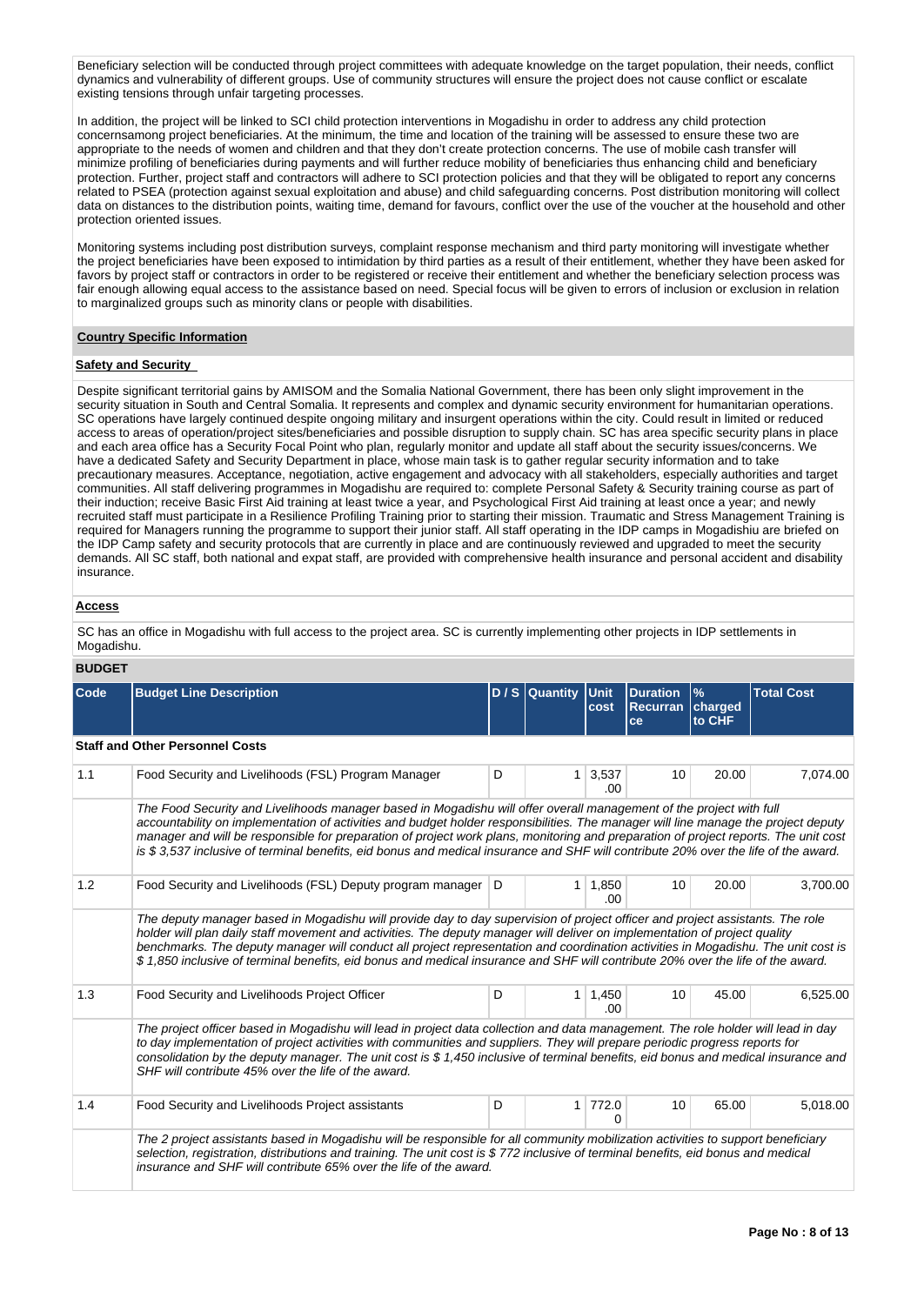| 1.5  | Food Security and Livelihoods Technical Assistant                                                                                                                                                                                                                                                                                                                                                                                                                                                                                                                                    | D | 1 <sup>1</sup> | 275.0<br>0            | 2            | 100.00 | 550.00    |  |  |
|------|--------------------------------------------------------------------------------------------------------------------------------------------------------------------------------------------------------------------------------------------------------------------------------------------------------------------------------------------------------------------------------------------------------------------------------------------------------------------------------------------------------------------------------------------------------------------------------------|---|----------------|-----------------------|--------------|--------|-----------|--|--|
|      | The FSL Technical assistance (TA) support will be involved in the kick off meetings, project monitoring and review of the reports<br>hence CHF will contribute 2 days of their cost at \$275 each.                                                                                                                                                                                                                                                                                                                                                                                   |   |                |                       |              |        |           |  |  |
| 1.6  | Monitoring Evaluation Accountability and Learning (MEAL)<br>Officer                                                                                                                                                                                                                                                                                                                                                                                                                                                                                                                  | S |                | $1 \mid 1,441$<br>.00 | 10           | 10.00  | 1,441.00  |  |  |
|      | The MEAL officer based in Mogadishu will be responsible for the day to day implementation of the MEAL plan. He will be<br>responsible for setting up the accountability mechanisms and conducting the post distribution monitoring. The unit cost is \$1,441<br>inclusive of medical, terminal benefits and eid bonus and SHF will contribute 10% over the life of the award.                                                                                                                                                                                                        |   |                |                       |              |        |           |  |  |
| 1.7  | Head of Monitoring Evaluation Accountability and Learning<br>(MEAL)                                                                                                                                                                                                                                                                                                                                                                                                                                                                                                                  | S |                | $1 \mid 6,224$<br>.00 | 10           | 5.00   | 3,112.00  |  |  |
|      | The head of MEAL based in Nairobi will give overall management of key monitoring and evaluation activities including reports on<br>quality benchmarks, digitial data gathering, baselines and third party monitoring activities. The unit cost is \$ 6224 inclusive of<br>medical and life insurance as per Save The Children policy and SHF will contribute 5% over the life of the award.                                                                                                                                                                                          |   |                |                       |              |        |           |  |  |
| 1.8  | Area Representative                                                                                                                                                                                                                                                                                                                                                                                                                                                                                                                                                                  | S | 1 <sup>1</sup> | 6,550<br>.00          | 10           | 6.00   | 3,930.00  |  |  |
|      | The Area Representative based on Mogadishu has oversight over the field team in the area where the program is being<br>implemented. The unit cost is \$6,550 inclusive of medical and life insurance as per Save The Children policy and SHF will<br>contribute 6% over the life of the award.                                                                                                                                                                                                                                                                                       |   |                |                       |              |        |           |  |  |
| 1.9  | Compliance Officer                                                                                                                                                                                                                                                                                                                                                                                                                                                                                                                                                                   | S |                | $1 \mid 2,096$<br>.00 | 10           | 7.00   | 1,467.20  |  |  |
|      | This position based in Mogadishu is primarily responsible for ensuring compliance with donor/Save The Children regulations,<br>contract management and auditing. The unit cost is \$2,096 inclusive of terminal benefits, eid bonus and medical insurance and<br>SHF will contribute 7% over the life of the award.                                                                                                                                                                                                                                                                  |   |                |                       |              |        |           |  |  |
| 1.10 | Finance Officer                                                                                                                                                                                                                                                                                                                                                                                                                                                                                                                                                                      | S |                | $1 \mid 1,877$<br>.00 | 10           | 7.00   | 1,313.90  |  |  |
|      | The Finance officer based in Mogadishu will be managing this award and ensuring all our expenditure is in line with the donor<br>regulations , processing payments and maintaining cash. The unit cost is \$1,877 inclusive of terminal benefits, eid bonus and<br>medical insurance and SHF will contribute 7% over the life of the award.                                                                                                                                                                                                                                          |   |                |                       |              |        |           |  |  |
| 1.11 | <b>Reporting Officer</b>                                                                                                                                                                                                                                                                                                                                                                                                                                                                                                                                                             | S | $\mathbf{1}$   | 1,504<br>.00          | 10           | 7.00   | 1,052.80  |  |  |
|      | The Reporting Officer based in Nairobi will be responsible for coordinating the reporting process, reviewing the reports against<br>financials and submitting this to the donor and member. The unit cost is \$1,504 inclusive of social security, terminal benefits and<br>medical insurance and SHF will contribute 7% over the life of the award.                                                                                                                                                                                                                                 |   |                |                       |              |        |           |  |  |
| 1.12 | Logistic Officer                                                                                                                                                                                                                                                                                                                                                                                                                                                                                                                                                                     | S |                | $1 \mid 1,517$<br>.00 | 10           | 7.00   | 1,061.90  |  |  |
|      | The logistics officer based in Mogadishu will be responsible for purchasing supplies for this project, as well as organizing<br>transport during meetings and during workshops. The unit cost is \$1,517 inclusive of terminal benefits, eid bonus and medical<br>insurance and SHF will contribute 7% over the life of the award.                                                                                                                                                                                                                                                   |   |                |                       |              |        |           |  |  |
| 1.13 | Training & Employment Advisor                                                                                                                                                                                                                                                                                                                                                                                                                                                                                                                                                        | D |                | $1 \mid 5,617$<br>.00 | 10           | 10.00  | 5,617.00  |  |  |
|      | The advisor will support the beneficiary trainers in delivering entrepreneurship training and will give the project overall technical<br>support in small business development and management. The position is covered under other grants and will be covered 10% by<br>SHF. The unit cost is \$5,617 and is inclusive of social security and medical insurance.                                                                                                                                                                                                                     |   |                |                       |              |        |           |  |  |
|      | <b>Section Total</b>                                                                                                                                                                                                                                                                                                                                                                                                                                                                                                                                                                 |   |                |                       |              |        | 41,862.80 |  |  |
|      | <b>Supplies, Commodities, Materials</b>                                                                                                                                                                                                                                                                                                                                                                                                                                                                                                                                              |   |                |                       |              |        |           |  |  |
| 2.1  | Beneficiary sensitization, Identification and registration                                                                                                                                                                                                                                                                                                                                                                                                                                                                                                                           | D |                | 5 147.2<br>0          | $\mathbf{1}$ | 100.00 | 736.00    |  |  |
|      | This will involve community level meetings to sensitize local communities on the project, to select beneficiaries and conduct<br>public verification as required under Save The Children cash based programming protocols. The total cost will be \$736. This is<br>the cost of conducting 5 meetings each at \$147.20. See BOQ attached                                                                                                                                                                                                                                             |   |                |                       |              |        |           |  |  |
| 2.2  | Business training                                                                                                                                                                                                                                                                                                                                                                                                                                                                                                                                                                    | D |                | 178 59.99             | 1            | 100.00 | 10,678.22 |  |  |
|      | This is essential to equip beneficiaries with skills to run their business. The Training will be conducted by external consultants<br>supported by Save The Children training and employment advisor. The costs have been calculated based on similar activities<br>implemented by Save The Children who daily average cost has been approximately 4.5USD to cater for the trainer's fee, venue<br>hire and refreshments. Each trainee will attend a 13.33 days training and the cost per day is estimated at \$4.50 which means<br>cost per trainee is 13.33 days * \$4.50=\$59.99. |   |                |                       |              |        |           |  |  |
| 2.3  | Beneficiary identification cards                                                                                                                                                                                                                                                                                                                                                                                                                                                                                                                                                     | D | 178            | 3.00                  | 1            | 100.00 | 534.00    |  |  |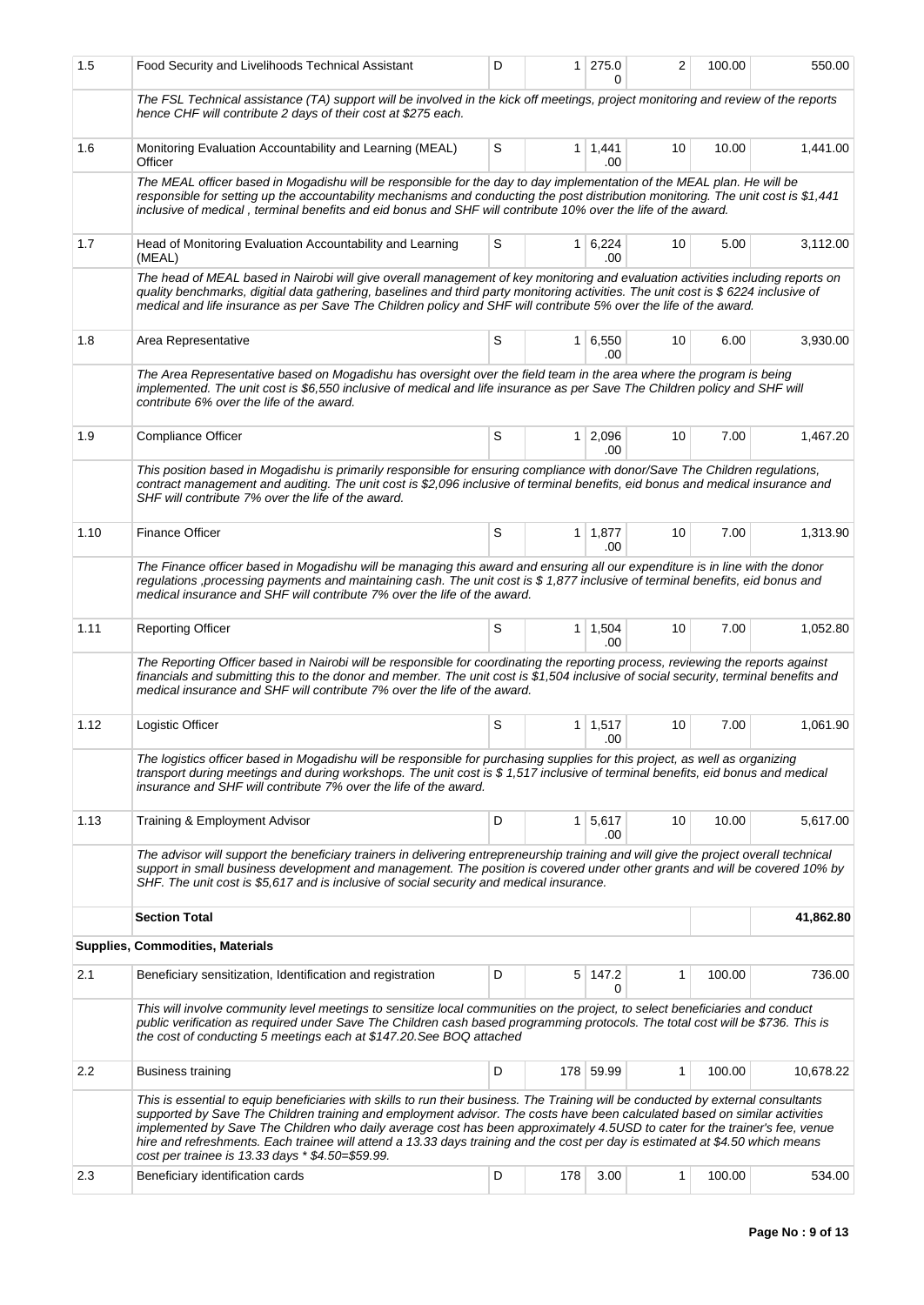|                  | These are photographic cards used by beneficiaries to identify themselves to project staff and contractors. The costs are based<br>on prevailing market prices of USD 3 to produce similar cards. USD 534 has been allocated for this.                                                                                                                                                                                                                                                                                                                                                                                                                                                                 |   |                        |                |        |            |
|------------------|--------------------------------------------------------------------------------------------------------------------------------------------------------------------------------------------------------------------------------------------------------------------------------------------------------------------------------------------------------------------------------------------------------------------------------------------------------------------------------------------------------------------------------------------------------------------------------------------------------------------------------------------------------------------------------------------------------|---|------------------------|----------------|--------|------------|
| 2.4              | <b>Business grants</b>                                                                                                                                                                                                                                                                                                                                                                                                                                                                                                                                                                                                                                                                                 | D | 178 600.0<br>$\Omega$  | 1              | 100.00 | 106,800.00 |
|                  | These are grants provided to beneficiaries after training to enable beneficiaries start businesses. Each beneficiary will receive<br>USD 600, with a total of USD 106,800 allocated for this activities. The amounts have been calculated based on other Save The<br>Children activities that give a minimum of 600USD and a maximum of 1,000 USD.                                                                                                                                                                                                                                                                                                                                                     |   |                        |                |        |            |
| 2.5              | Cash transfer fees                                                                                                                                                                                                                                                                                                                                                                                                                                                                                                                                                                                                                                                                                     | D | 1 106,8<br>00.00       | $\mathbf{1}$   | 2.00   | 2,136.00   |
|                  | This is a 2% commission charged by mobile phone firms to transfer cash to beneficiaries.                                                                                                                                                                                                                                                                                                                                                                                                                                                                                                                                                                                                               |   |                        |                |        |            |
| 2.6              | <b>Routine Monitoring</b>                                                                                                                                                                                                                                                                                                                                                                                                                                                                                                                                                                                                                                                                              | D | $1 \mid 2,880$<br>.00  | 1              | 100.00 | 2,880.00   |
|                  | Routine Monitoring will be done to track the achievement of the project against the baseline data. The costs include expenses for<br>printed materials and communication costs. The MEAL team will be making random calls to the beneficiaries for verification<br>purposes. BOQ is attached                                                                                                                                                                                                                                                                                                                                                                                                           |   |                        |                |        |            |
| 2.7              | Baseline survey                                                                                                                                                                                                                                                                                                                                                                                                                                                                                                                                                                                                                                                                                        | D | 1   910.0<br>0         | $\mathbf{1}$   | 100.00 | 910.00     |
|                  | A baseline will be conducted before distribution of business grants. The baseline will produce data on food security trends (such<br>as food intake, dietary diversity, coping mechanisms), household incomes, assets etc. The baseline will form the basis for<br>subsequent outcome monitoring. The costs include expenses for digital data gathering, subsistence for enumerators, printed<br>materials, vehicle hire and communication costs. This will be a one off activity costing USD 910.BOQ is attached                                                                                                                                                                                      |   |                        |                |        |            |
| 2.8              | Accountability including CRM                                                                                                                                                                                                                                                                                                                                                                                                                                                                                                                                                                                                                                                                           | D | $1 \, 300.0$<br>0      | $\overline{7}$ | 100.00 | 2,100.00   |
|                  | Beneficiaries will receive a pamphlet containing unconditional food transfer accountability standards and for those unable to read<br>or in the case of children will receive visual illustrations of the standards. The pamphlet will contain a toll free telephone number<br>through which they can call and register their complaints. The costs constitute monthly expenses for printed materials, toll free<br>line and proactive calls. The costs will be incurred for 7 months, with a monthly cost of USD 300.BOQ is attached                                                                                                                                                                  |   |                        |                |        |            |
| 2.9              | Post Distribution Monitoring                                                                                                                                                                                                                                                                                                                                                                                                                                                                                                                                                                                                                                                                           | D | 1 910.0<br>$\Omega$    | 3              | 100.00 | 2,730.00   |
|                  | The PDM will monitor the distribution process as well as the impact of the project on household food security and impact on local<br>market. The costs include expenses for digital data gathering, subsistence for enumerators, printed materials, vehicle hire and<br>communication costs. There will be 3 PDMs each costing USD 910.BOQ is attached                                                                                                                                                                                                                                                                                                                                                 |   |                        |                |        |            |
|                  | <b>Section Total</b>                                                                                                                                                                                                                                                                                                                                                                                                                                                                                                                                                                                                                                                                                   |   |                        |                |        | 129,504.22 |
| <b>Equipment</b> |                                                                                                                                                                                                                                                                                                                                                                                                                                                                                                                                                                                                                                                                                                        |   |                        |                |        |            |
| 3.1              | Mobile phone handsets                                                                                                                                                                                                                                                                                                                                                                                                                                                                                                                                                                                                                                                                                  | D | 178 20.00              | $\mathbf{1}$   | 100.00 | 3,560.00   |
|                  | The beneficiaries will receive their cash through mobile phones hence the need to buy them reliable phone handsets to receive<br>the cash and maintain contact with project staff and suppliers. The cost of the handsets is based on prevailing market prices for<br>similar phones used in other Save The Children projects. USD 3,560 has been allocated for this.                                                                                                                                                                                                                                                                                                                                  |   |                        |                |        |            |
|                  | <b>Section Total</b>                                                                                                                                                                                                                                                                                                                                                                                                                                                                                                                                                                                                                                                                                   |   |                        |                |        | 3,560.00   |
|                  | <b>Contractual Services</b>                                                                                                                                                                                                                                                                                                                                                                                                                                                                                                                                                                                                                                                                            |   |                        |                |        |            |
| 4.1              | <b>Third Party Monitoring</b>                                                                                                                                                                                                                                                                                                                                                                                                                                                                                                                                                                                                                                                                          | D | $1 \quad 4,065$<br>.00 | 1              | 100.00 | 4,065.00   |
|                  | Save The Children will engage an external consultant who will act as ghost monitors during the project period. The role of the<br>third party monitor is to collect independent information on the project, both process and outcome oriented data. Save The<br>Children uses these independent monitors to help verify internal Post Distribution Monitoring data and to specifically gather<br>information on implementation of the accountability quality benchmarks and the risk of or existence of aid diversion. The costs<br>constitute hiring of a consultant at a daily rate of USD 250 for 13 days plus travel and accommodation expenses for the<br>consultant for 7 days. BOQ is attached. |   |                        |                |        |            |
|                  | <b>Section Total</b>                                                                                                                                                                                                                                                                                                                                                                                                                                                                                                                                                                                                                                                                                   |   |                        |                |        | 4,065.00   |
| <b>Travel</b>    |                                                                                                                                                                                                                                                                                                                                                                                                                                                                                                                                                                                                                                                                                                        |   |                        |                |        |            |
| 5.1              | Field Staff Travel Costs - Perdiem, Flights and Accomodation                                                                                                                                                                                                                                                                                                                                                                                                                                                                                                                                                                                                                                           | D | 1 7,825<br>.00         | 1              | 100.00 | 7,825.00   |
|                  | The costs include travel costs for key project staff based in the field consisting staff movement between Mogadishu and Nairobi.                                                                                                                                                                                                                                                                                                                                                                                                                                                                                                                                                                       |   |                        |                |        |            |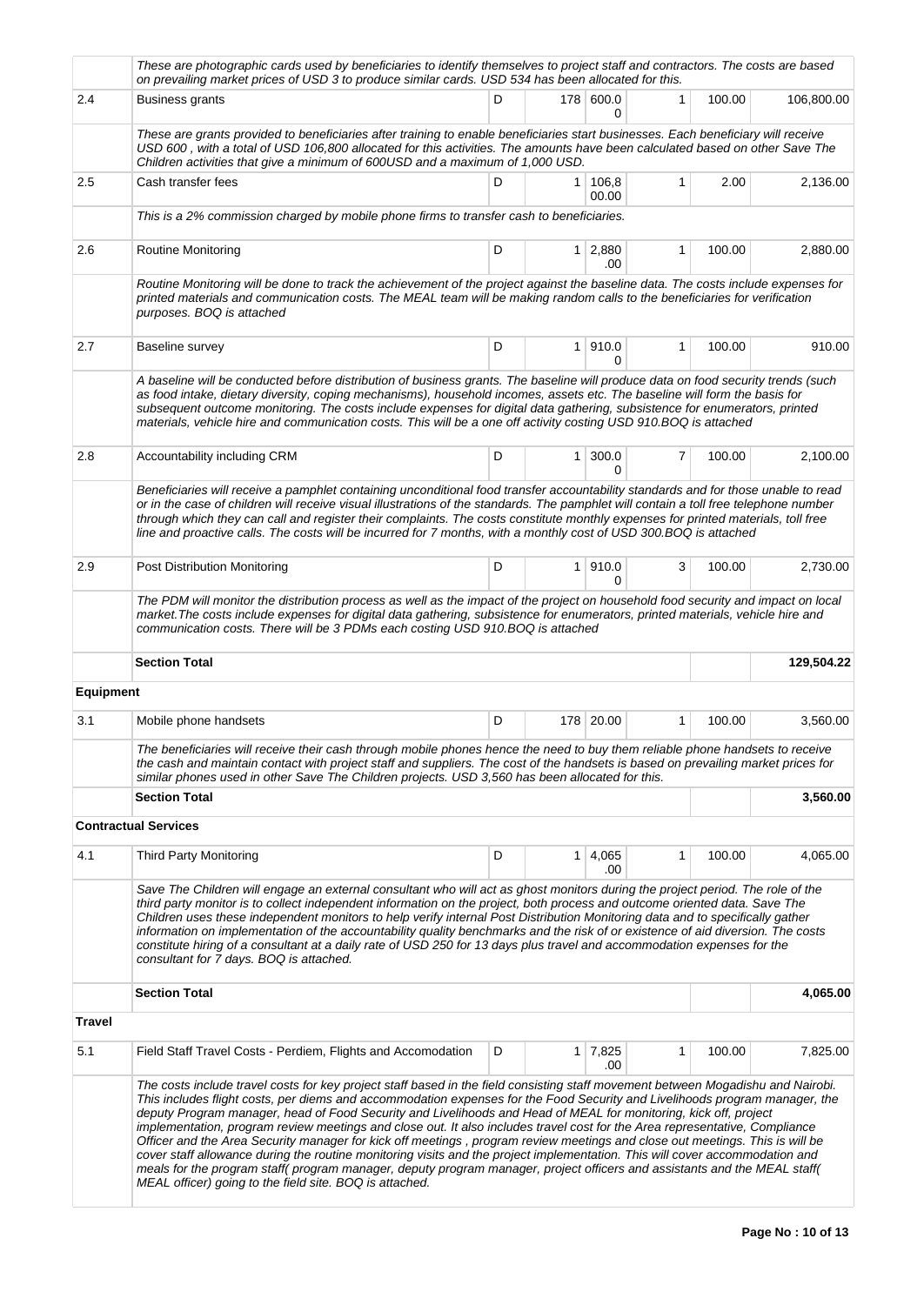| 5.2                                                                                                                                                                                                                                                                              | Vehicle hire                                                                                                                                                                                                                                                                                                                          |                                                                            |     |                                          |                   | D |                         | 1,800<br>10<br>50.00<br>1<br>.00                                                                                                                                                        |    |                                                                                                                                                                                                                                                                                                                                                                                                                           |            |  |  |
|----------------------------------------------------------------------------------------------------------------------------------------------------------------------------------------------------------------------------------------------------------------------------------|---------------------------------------------------------------------------------------------------------------------------------------------------------------------------------------------------------------------------------------------------------------------------------------------------------------------------------------|----------------------------------------------------------------------------|-----|------------------------------------------|-------------------|---|-------------------------|-----------------------------------------------------------------------------------------------------------------------------------------------------------------------------------------|----|---------------------------------------------------------------------------------------------------------------------------------------------------------------------------------------------------------------------------------------------------------------------------------------------------------------------------------------------------------------------------------------------------------------------------|------------|--|--|
|                                                                                                                                                                                                                                                                                  | The costs constitute monthly costs for hiring a vehicle including monthly rental plus associated costs such as vehicle fuel and<br>driver. The vehicle will be used by the project staff during the field visits, meetings and during distributions. Rates based on<br>prevailing market rates. BOQ is attached                       |                                                                            |     |                                          |                   |   |                         |                                                                                                                                                                                         |    |                                                                                                                                                                                                                                                                                                                                                                                                                           |            |  |  |
|                                                                                                                                                                                                                                                                                  | <b>Section Total</b>                                                                                                                                                                                                                                                                                                                  |                                                                            |     |                                          |                   |   |                         |                                                                                                                                                                                         |    |                                                                                                                                                                                                                                                                                                                                                                                                                           | 16,825.00  |  |  |
|                                                                                                                                                                                                                                                                                  | <b>General Operating and Other Direct Costs</b>                                                                                                                                                                                                                                                                                       |                                                                            |     |                                          |                   |   |                         |                                                                                                                                                                                         |    |                                                                                                                                                                                                                                                                                                                                                                                                                           |            |  |  |
| 7.1                                                                                                                                                                                                                                                                              | <b>Office Rent</b>                                                                                                                                                                                                                                                                                                                    |                                                                            |     |                                          |                   | s |                         | $1 \mid 10,00$<br>0.00                                                                                                                                                                  | 10 | 6.61                                                                                                                                                                                                                                                                                                                                                                                                                      | 6,610.00   |  |  |
|                                                                                                                                                                                                                                                                                  | This covers office rent for the office in Mogadishu. The office will support the project activities. The program review meetings, kick<br>off meetings, close out meetings and budget variance meetings will held in this office. Where possible some trainings will also be<br>conducted in the office. See BOQ attached.            |                                                                            |     |                                          |                   |   |                         |                                                                                                                                                                                         |    |                                                                                                                                                                                                                                                                                                                                                                                                                           |            |  |  |
| 7.2                                                                                                                                                                                                                                                                              | <b>Office Utilities</b>                                                                                                                                                                                                                                                                                                               |                                                                            |     |                                          |                   | s |                         | 3,000<br>1<br>.00                                                                                                                                                                       | 10 | 6.70                                                                                                                                                                                                                                                                                                                                                                                                                      | 2,010.00   |  |  |
| This covers the cost of electricity and water. This is meant to ensure the office has electricity which powers the laptops/desktops,<br>the servers thus enabling communication and also water for staff to drink and maintain a clean working environment. See BOQ<br>attached. |                                                                                                                                                                                                                                                                                                                                       |                                                                            |     |                                          |                   |   |                         |                                                                                                                                                                                         |    |                                                                                                                                                                                                                                                                                                                                                                                                                           |            |  |  |
| 7.3                                                                                                                                                                                                                                                                              | Office Internet and Communication                                                                                                                                                                                                                                                                                                     |                                                                            |     |                                          |                   | s |                         | 2,000<br>$\mathbf{1}$<br>.00                                                                                                                                                            | 10 | 6.70                                                                                                                                                                                                                                                                                                                                                                                                                      | 1,340.00   |  |  |
|                                                                                                                                                                                                                                                                                  | This will cover internet costs which enables the staff to communicate, exchange of project documents, storing of digital data<br>gathered and also liaison with the different stakeholders. See BOQ attached.                                                                                                                         |                                                                            |     |                                          |                   |   |                         |                                                                                                                                                                                         |    |                                                                                                                                                                                                                                                                                                                                                                                                                           |            |  |  |
| 7.4                                                                                                                                                                                                                                                                              | <b>Office Security</b>                                                                                                                                                                                                                                                                                                                |                                                                            |     |                                          |                   | s |                         | 12,50<br>1<br>0.00                                                                                                                                                                      | 10 | 6.50                                                                                                                                                                                                                                                                                                                                                                                                                      | 8,125.00   |  |  |
|                                                                                                                                                                                                                                                                                  | This will cover the cost of office security. Save The Children has a contract with a security company. The company provides<br>escorts to project staff going for field visits during trainings, meetings and also for the office where some of the project meetings<br>like the review meetings will be conducted. See BOQ attached. |                                                                            |     |                                          |                   |   |                         |                                                                                                                                                                                         |    |                                                                                                                                                                                                                                                                                                                                                                                                                           |            |  |  |
| 7.5                                                                                                                                                                                                                                                                              | Contribution to Bank Charges                                                                                                                                                                                                                                                                                                          |                                                                            |     |                                          |                   | s |                         | $1 \mid 1,051$<br>.00                                                                                                                                                                   | 1  | 100.00                                                                                                                                                                                                                                                                                                                                                                                                                    | 1,051.00   |  |  |
|                                                                                                                                                                                                                                                                                  | This will cover transfer charges for the salaries paid to staff and payments to suppliers. Dahabshil charges 1% of the total amount<br>being transferred. Save The Children has provided 1% of the total project direct cost. See BOQ attached.                                                                                       |                                                                            |     |                                          |                   |   |                         |                                                                                                                                                                                         |    |                                                                                                                                                                                                                                                                                                                                                                                                                           |            |  |  |
|                                                                                                                                                                                                                                                                                  | <b>Section Total</b>                                                                                                                                                                                                                                                                                                                  |                                                                            |     |                                          |                   |   |                         |                                                                                                                                                                                         |    |                                                                                                                                                                                                                                                                                                                                                                                                                           | 19,136.00  |  |  |
| <b>SubTotal</b>                                                                                                                                                                                                                                                                  |                                                                                                                                                                                                                                                                                                                                       |                                                                            |     |                                          |                   |   | 743.00                  |                                                                                                                                                                                         |    |                                                                                                                                                                                                                                                                                                                                                                                                                           | 214,953.02 |  |  |
| Direct                                                                                                                                                                                                                                                                           |                                                                                                                                                                                                                                                                                                                                       |                                                                            |     |                                          |                   |   |                         |                                                                                                                                                                                         |    |                                                                                                                                                                                                                                                                                                                                                                                                                           | 182,438.22 |  |  |
| Support                                                                                                                                                                                                                                                                          |                                                                                                                                                                                                                                                                                                                                       |                                                                            |     |                                          |                   |   |                         |                                                                                                                                                                                         |    |                                                                                                                                                                                                                                                                                                                                                                                                                           | 32,514.80  |  |  |
| <b>PSC Cost</b>                                                                                                                                                                                                                                                                  |                                                                                                                                                                                                                                                                                                                                       |                                                                            |     |                                          |                   |   |                         |                                                                                                                                                                                         |    |                                                                                                                                                                                                                                                                                                                                                                                                                           |            |  |  |
| <b>PSC Cost Percent</b>                                                                                                                                                                                                                                                          |                                                                                                                                                                                                                                                                                                                                       |                                                                            |     |                                          |                   |   |                         |                                                                                                                                                                                         |    |                                                                                                                                                                                                                                                                                                                                                                                                                           | 7.00       |  |  |
| <b>PSC Amount</b>                                                                                                                                                                                                                                                                |                                                                                                                                                                                                                                                                                                                                       |                                                                            |     |                                          |                   |   |                         |                                                                                                                                                                                         |    |                                                                                                                                                                                                                                                                                                                                                                                                                           | 15,046.71  |  |  |
| <b>Total Cost</b>                                                                                                                                                                                                                                                                |                                                                                                                                                                                                                                                                                                                                       |                                                                            |     |                                          |                   |   |                         |                                                                                                                                                                                         |    |                                                                                                                                                                                                                                                                                                                                                                                                                           | 229,999.73 |  |  |
| <b>Project Locations</b>                                                                                                                                                                                                                                                         |                                                                                                                                                                                                                                                                                                                                       |                                                                            |     |                                          |                   |   |                         |                                                                                                                                                                                         |    |                                                                                                                                                                                                                                                                                                                                                                                                                           |            |  |  |
|                                                                                                                                                                                                                                                                                  | <b>Location</b>                                                                                                                                                                                                                                                                                                                       | <b>Estimated</b><br>percentage<br>of budget<br>for each<br><b>location</b> |     | <b>Estimated number of beneficiaries</b> | for each location |   |                         |                                                                                                                                                                                         |    | <b>Activity Name</b>                                                                                                                                                                                                                                                                                                                                                                                                      |            |  |  |
|                                                                                                                                                                                                                                                                                  |                                                                                                                                                                                                                                                                                                                                       |                                                                            | Men | <b>Women</b>                             |                   |   | <b>Boys Girls Total</b> |                                                                                                                                                                                         |    |                                                                                                                                                                                                                                                                                                                                                                                                                           |            |  |  |
|                                                                                                                                                                                                                                                                                  | Banadir -> Mogadishu-Daynile                                                                                                                                                                                                                                                                                                          | 100<br>28                                                                  | 150 |                                          |                   |   |                         | stakeholders and beneficiary identification:<br>Beneficiary selection will be guided by SC<br>aims and agree targeting criteria. Project<br>appropriately reflected, and an appropriate |    | 178 Activity 1.1.1 : Sensitisation of communities and<br>standard implementation tools and protocols for<br>cash based programming. Sensitization sessions<br>with communities and authorities will be held in<br>order to ensure the understanding of the project's<br>committees will be engaged in sensitization<br>campaigns. SC ensures that selection will not<br>exacerbate existing conflicts/tensions, gender is |            |  |  |
|                                                                                                                                                                                                                                                                                  |                                                                                                                                                                                                                                                                                                                                       |                                                                            |     |                                          |                   |   |                         |                                                                                                                                                                                         |    |                                                                                                                                                                                                                                                                                                                                                                                                                           |            |  |  |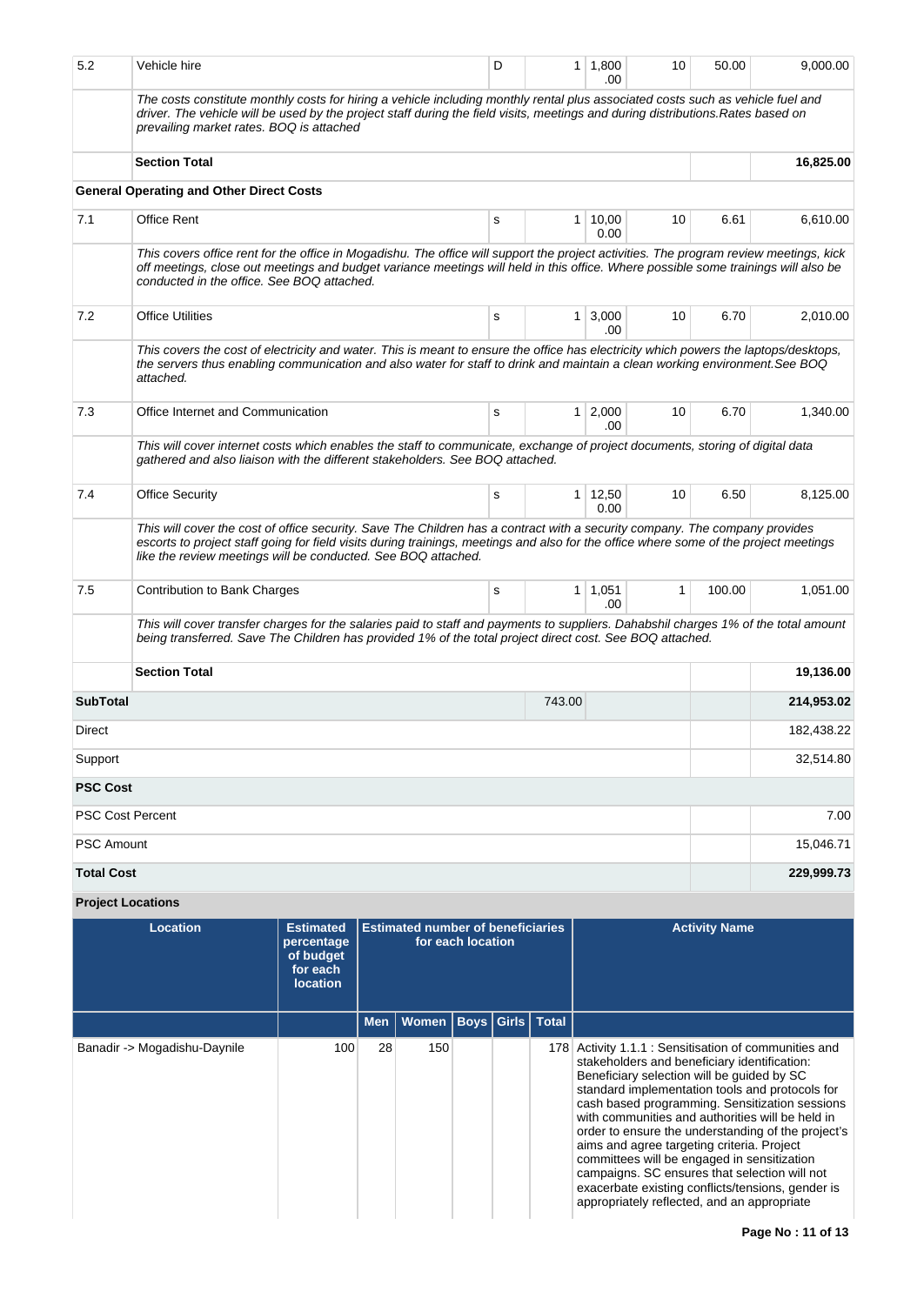proportion of marginalized groups are included. All community members will be invited to beneficiary verification meetings. Beneficiaries found not meeting the targeting criteria will be removed and replaced. Activity 1.1.2 : Entrepreneurship training: The 178 beneficiaries will undergo a 80 hours business skills training followed by regular mentoring activities. The training will be facilitated by entrepreneurship consultants. The first 60 hours training will be delivered before the commencement of their businesses and after undertaking a market survey to help the beneficiaries understand and select profitable business activities in their localities. This training will cover modules on introduction to entrepreneurship, record keeping, marketing, costing & pricing, completion, demand & supply, profit and loss calculation, business planning, business income versus personal expenditure etc. There will be a pre-test and post test for this training. Beneficiaries will produce their own business plans at the end of the training. After the training, beneficiaries will receive start up capital to commence their income generating activities. After 2 months into their business activities, beneficiaries will be given another 20 hours of training focusing on real challenges experienced by the beneficiaries in their businesses and how to overcome them. Learning will be facilitated by trainers with an emphasis on peer support to benefit from successful cases among the beneficiaries. Subsequent mentoring activities will be facilitated by project staff.

Activity 1.2.1 : Distribution of business grants: Each of the 178 beneficiaries will be given a business capital of USD 600. The beneficiaries will be facilitated to select businesses of their choice based on their interests and guided by the market assessment conducted by SC in other projects. Business are usual small scale/general trade, such as merchandise, food, market stalls etc. Due to the small nature of the project, the amount of grant is lower than what SC offers in similar projects. It is on the condition that beneficiaries will engage in small scale business focusing on locally appropriate, low cost business enterprises of their choosing. The transfers will be done through mobile phone cash transfer. as this delivery mechanism minimizes risks to beneficiaries during movement/collection, in particular women. The commission charged by mobile phone companies is only 2% compared to Hawala charges of 5-8%. These savings help in purchasing new mobile phone handsets for beneficiaries, which also improves communication between SC and beneficiaries for accountability. Mobile phone firms will be vetted to ensure they are financially viable as companies and are not engaged in prohibited activities such as money laundering or terrorism related money transfer activities. Besides the largely quantitative baseline, 15 beneficiaries will be selected and further qualitative data collected on their livelihoods. These will be monitored closely through written and video documented case studies. Activity 1.2.2 : Post distribution monitoring: All the beneficiaries will be put in a standard case management database which will be updated after every 2 months in the form of post

distribution monitoring to assess their progress and challenges faced. The monitoring will involve tracking business operation, profit/losses, growth, etc.